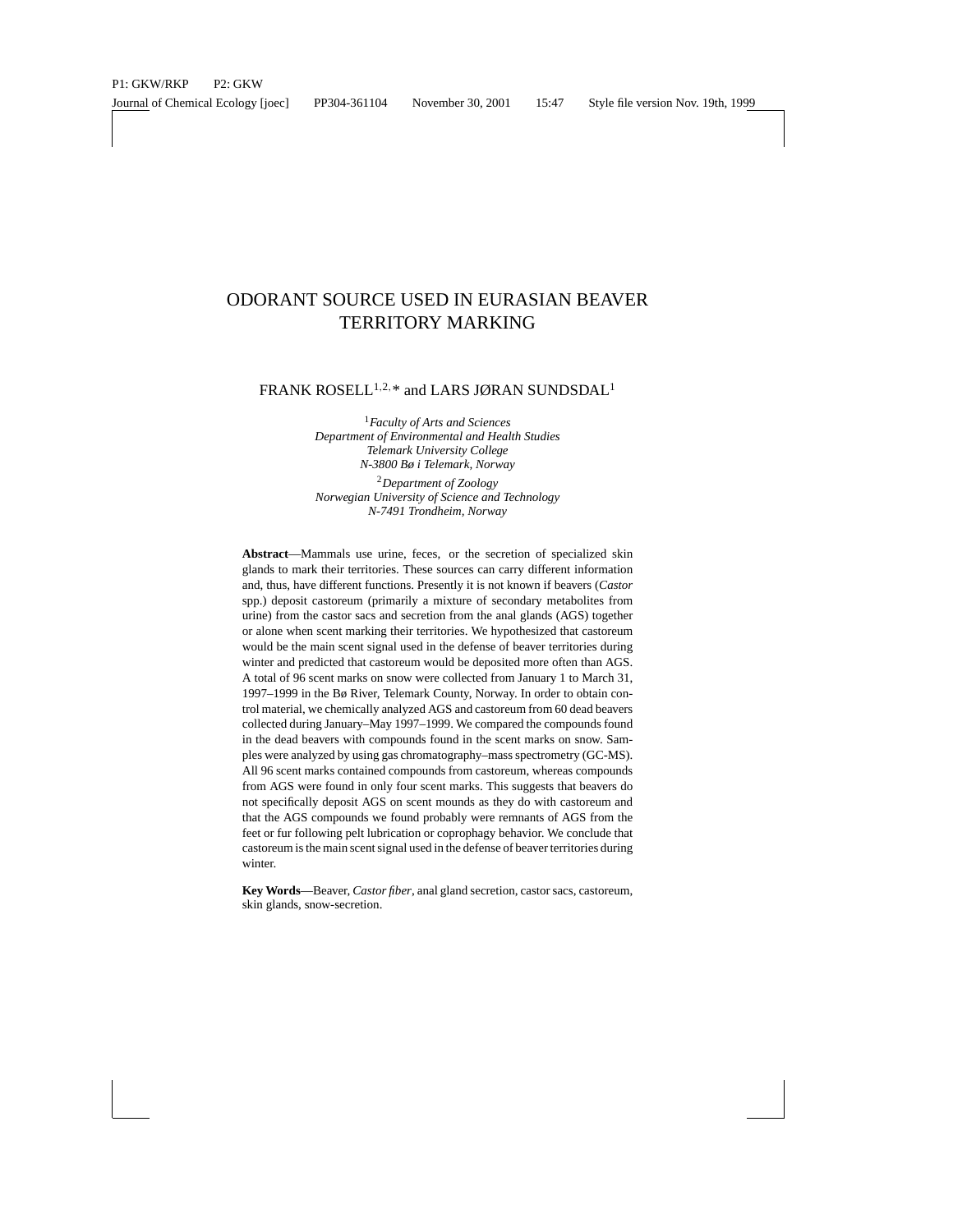### INTRODUCTION

Communication and social recognition in many mammals are based on olfactory signals (Wynne-Edwards, 1962; Ralls, 1971; Schulte et al., 1994), and they use urine, feces, or the secretion of specialized skin glands to mark their territories (e.g., M¨uller-Schwarze, 1983; Gorman, 1984). Recent studies have demonstrated that scent types can carry different information and, thus, have different functions (Johnston et al., 1993). For instance, the study by Gorman et al. (1978) on otters (*Lutra lutra*) showed that deposits of spraints and urine may be used in the maintenance of otter territories, while the deposits of anal gland secretion (AGS) sometimes found at the latrines appear to have another function. The primary roles of skin glands of carnivores are the maintenance of the pelage and thermoregulation (Gorman and Trowbridge, 1989). The same scent may also code for different information and, thus, serve multiple functions (e.g., Quay and Müller-Schwarze, 1971; Epple et al., 1979; Johnston, 1985), while different scents may carry the same information (Baldwin and Meese, 1977; Roeder, 1980; Martin and Beauchamp, 1982).

Eurasian beaver (*Castor fiber*) and North American beaver (*C. canadensis*) possess two pairs of organs: castor sacs and anal glands (Svendsen, 1978; Walro and Svendsen, 1982). Both are suspected to be used for scent marking during territory defense (e.g., Rosell and Bergan, 1998). These are located in two cavities between the pelvis and base of the tail (Walro and Svendsen, 1982; Valeur, 1988). The anal gland is a holocrine secretory gland, but the castor sac is only a pocket lined with a layer of nonsecretory epithelium. They both open into the urogenital pouch (cloaca) (Svendsen, 1978). The castor sac is used to store what is believed to be a mixture of secondary metabolites from urine, collectively called castoreum (Walro and Svendsen, 1982). Copious amounts of castoreum deposited on scent mounds result from a process not dissimilar to urination except that the urine flushes through the contents of the castor sacs. This material can be deposited on the scent mound without the animal contacting the substrate with the cloacal region. The anal gland papillae, however, must be rubbed on the substratum in order to deposit the exudates (Wilsson, 1971; Svendsen, 1978). All age classes (except kits younger than 5 months) and both sexes defend their territories by scent marking (Wilsson, 1971; Svendsen, 1980; Welsh and Müller-Schwarze, 1989; Nolet and Rosell, 1994; Buech, 1995). Scent is usually secreted by the Eurasian beaver onto small piles of mud and debris scraped together and placed close to the water's edge and at the borders of the territory throughout the entire year (Rosell and Nolet, 1997; Rosell et al., 1998).

Both beaver species are suspected to use castoreum more frequently than AGS when scent-marking the territories (Schulte et al., 1994, 1995; Rosell and Bergan, 1998). Schulte (1993) discovered by chemical analysis that many compounds in the North American beaver scent mounds  $(N = 4)$  were common to castor sacs and castor fluid collected from live beavers. The presence of AGS compounds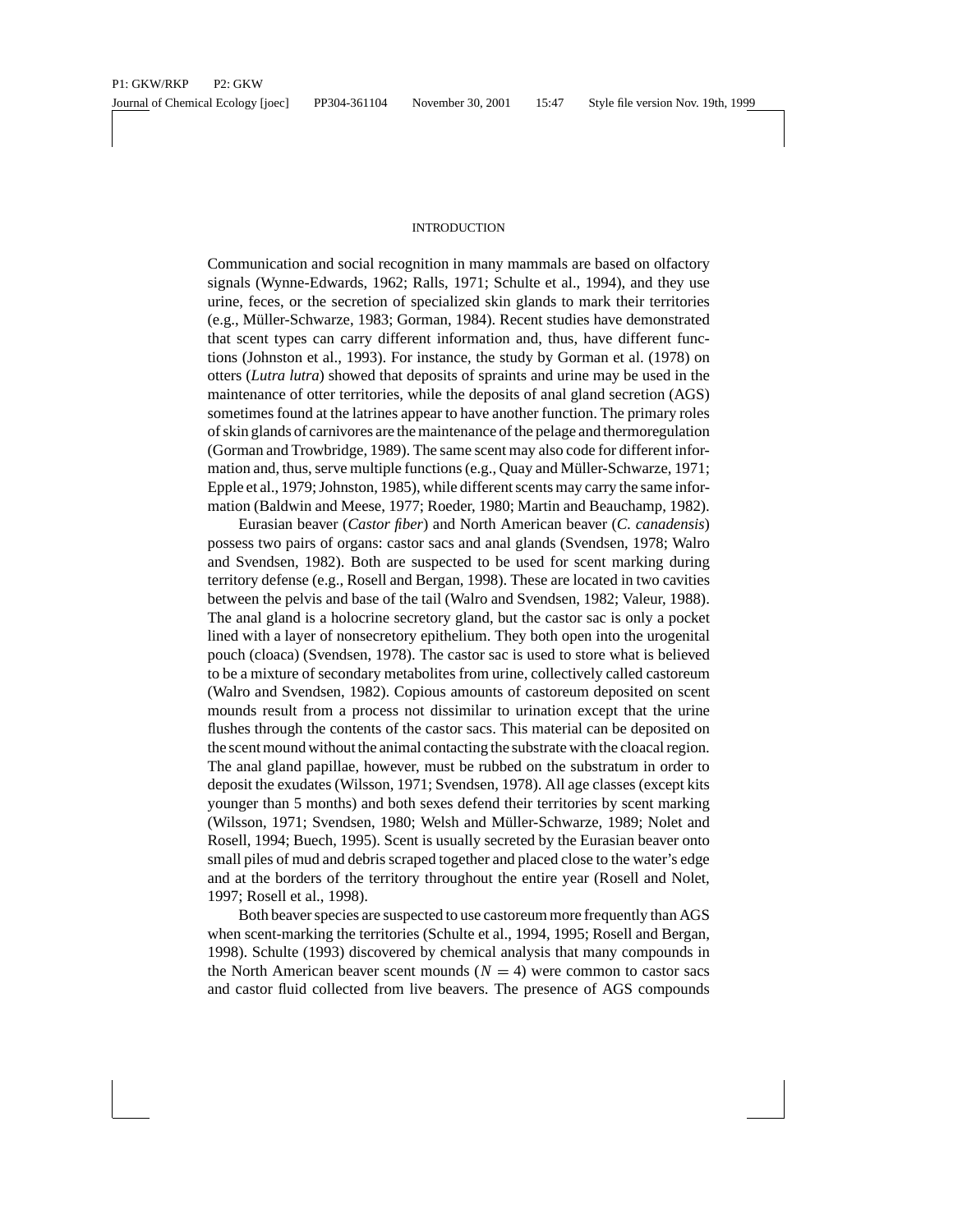was not examined. Field observations indicate that beavers scent mark using only castoreum, only AGS, or sometimes both (Rosell and Bergan, 1998). The odor of beaver scent marks, as detected by humans, varies greatly within site over time. Whether this is due to different beavers or different scents (castoreum and AGS smell different), or to a change in the compounds, is uncertain (Rosell and Bergan, 1998).

Castoreum consists of phenolic, neutral, basic, and acidic components (Tang et al., 1995). No clear sex difference has been detected so far (Pedersen, 1999; Sun and Müller-Schwarze, 1999). Chemical analyses of the AGS of Eurasian beavers have revealed that AGS contains free fatty acids, fatty alcohols, coprostanone, cholestenols, cyclic triterpenes, sterol esters, and wax esters. Wax esters are found only in males, whereas females possess fatty acids (Grønneberg, 1978–1979; Grønneberg and Lie, 1984). Most of the compounds in castoreum have a low molecular weight (Tang et al., 1993, 1995; Pedersen, 1999), while most of the lipids in AGS have a molecular weight above 300 (Grønneberg, 1978–1979; Grønneberg and Lie, 1984; Sun, 1996). The upper size limit for airborne pheromones is a molecular weight of about 300 (e.g., Wilson, 1963; Bradbury and Vehrencamp, 1998). Thus, AGS will normally not be volatile enough to act as an effective chemical messenger through air. One function suggested for AGS is that it serves to waterproof the fur (Walro and Svendsen, 1982). Excision of the anal glands seems to reduce the ability of the pelage to repel water (Walro and Svendsen, 1982). Prohibition of autogrooming in Eurasian beaver produces similar results (Wilsson, 1971). Both the glands that produce a secretion that waterproofs and maintains the fur and the motor patterns associated with application of the secretion would be expected to develop early in semiaquatic animals. Such is the case in beavers (Walro and Svendsen, 1982). However, several researchers have found that AGS can elicit territorial responses, similar to those shown to castoreum (Hodgdon, 1978; Müller-Schwarze et al., 1986). The secretion could be well suited to longterm signaling and may be deposited around the territory borders for the purpose of territory defense.

Castoreum may be an ideal substance for scent marking the territory because it has a minimal energetic cost to the signaler. Selection for effective signalsending behavior harnesses odors that are already available at no extra cost (Müller-Schwarze, 1999). The large number of phenolics and terpenes in castoreum (Tang et al. 1993, 1995), undoubtedly diet-derived, may, therefore, constitute an honest signal, advertising the physical condition of the individual and, indirectly, the food supply in the territory (Müller-Schwarze, 1999). As such, beavers may have evolved a unique organ to store and excrete the secondary defense compounds produced by plants, which may in turn be used in territorial scent marking.

Presently it is not known if beavers deposit castoreum and AGS together or alone when scent marking their territories. Neither is it known how often beavers deposit castoreum compared with AGS. The aim of this study was to investigate and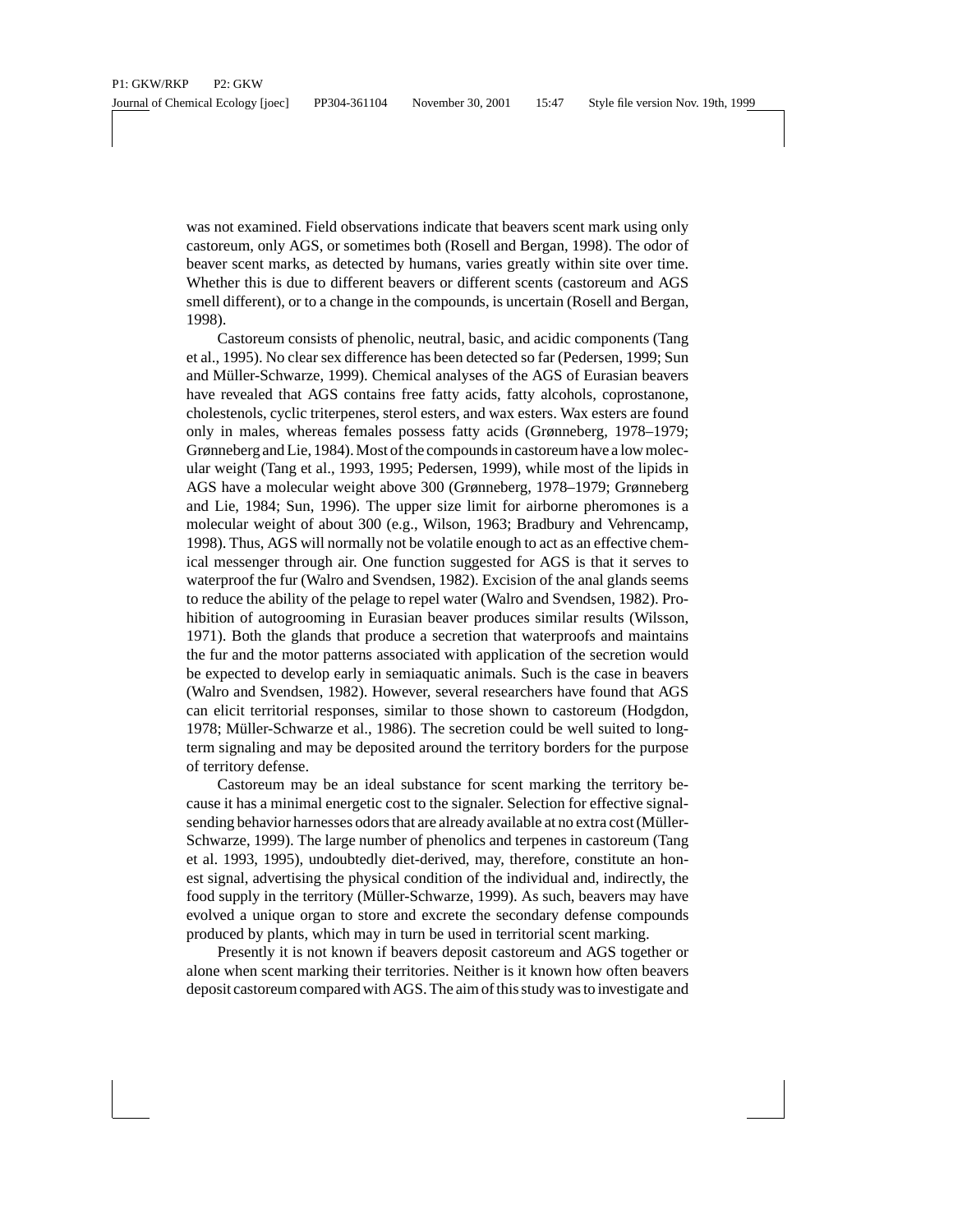to search for characteristic chemical compounds from the castor sacs and the anal glands in scent deposited on snow in an effort to resolve this issue. We hypothesized that castoreum is the main scent signal used in the defense of beaver territories during winter, and predicted that castoreum is deposited more often than AGS.

## METHODS AND MATERIALS

*Study Area and Animals.* The study was conducted on two distinct sections of the Bø River in the municipalities of Bø and Sauherad (59°25′N, 09°03′–04′E) in Telemark County, Norway. Section 1 was 13 km long, section 2 was 11 km, and the sections were 5 km apart. The sections of the river studied averaged 35 m in width, and most of the river was ice-free during winter due to hydroelectric regulation further upstream. This provided us with the opportunity to study scentmarking behavior of beaver uninhibited by the usual constraints of winter ice (Rosell et al., 1998). Rosell et al. (1998) and Rosell and Bergan (2000) observed that scent was deposited on snow during winter in our study area. Snow, in contrast to the mud and debris normally used to build scent mounds, provides a suitable substrate for determining the deposition frequency of castoreum and AGS on scent mounds. Beavers have occupied the river since the 1920s (Olstad, 1937), and colony density was believed to be near maximum during our field studies (0.54–0.73 colonies/stream km in 1998). During October–December 1996–1998, the study area was ground-censused for active colonies by recording food caches, new mud on the lodges, and fresh feeding sites. Eight active colonies were found on section 1 in 1996 and 1997, and 7 in 1998. Eight active colonies were present on section 2 in 1998 (section 2 was not studied in 1996 and 1997). During autumn 1995, the average colony size on the Bø River (section 1) was  $4.0 \pm 0.6$  (SD) (Rosell et al., 1998). Territorial boundaries were drawn based on the location of scent mound concentrations (Rosell and Nolet, 1997; Rosell et al., 1998) and from sight observations of animals moving up- and downstream of the lodge (Rosell et al., 1998).

*Sample Collection.*We collected a total of 96 scent samples on snow (hereafter called snow-scent sample, SSS) between January 1 and March 31, 1997–1999 during 14 trips in the study area. Eighteen samples were collected during 1997, 35 during 1998, and 43 during 1999. A SSS was defined as a scent mark directly on snow or in the ice (frozen), situated on a snow-covered tussock or snow mound scraped together where fluid or secretion from the castor sacs and/or anal glands had been deposited (Rosell et al., 1998). All scent marks had a detectable odorant to the human nose at 2 cm or more. Minimum distance between two different scent marks was 10 cm (Rosell and Bergan, 2000). All scent marks were collected between 08:00 and 13:00 hr and within 24 hr after the last snowfall. Beavers usually had one night without snowfall during which they scent-marked before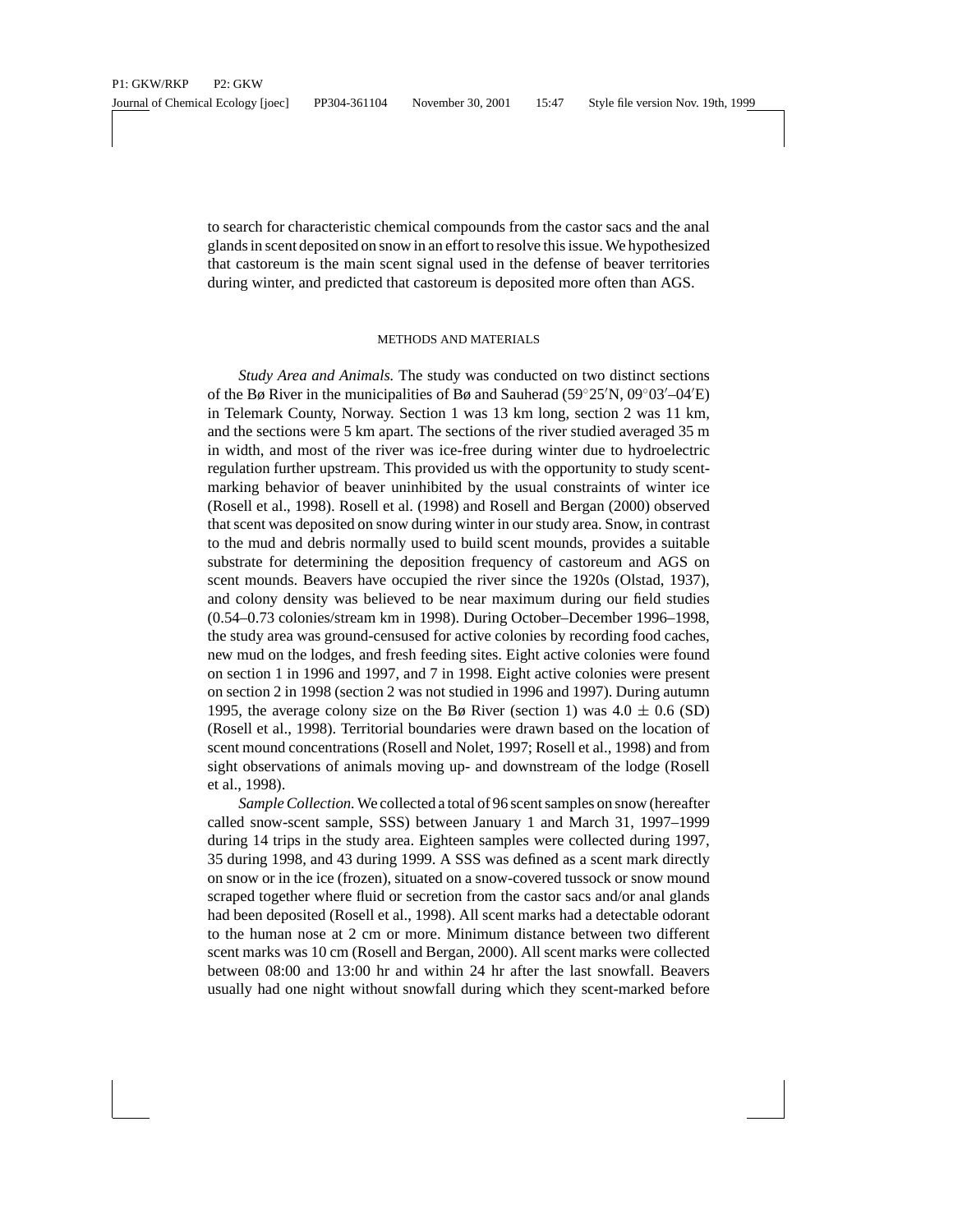the marks were collected. A binocular was used to spot the scent marks from a canoe. All tracks from the water in the snow and a range of colors in the snow were investigated.

Samples from 1997 and 1998 were collected using a plastic bag as a glove to prevent contamination of the samples from skin contact. As much of the affected snow as possible was collected, judging from the light yellow to red colored stains seen at depths of 1–3 cm. Frozen samples were loosened with a clean axe. None of the samples contained debris or organic compounds (e.g., soil, mud, twigs, grass, leaves, or conifer needles) normally used to build scent mounds. The plastic bags were sealed and samples thawed at room temperature in the laboratory, emptied into sterile 100 ml plastic or glass vials with caps to minimize bacterial contamination, and then swirled thoroughly to assure a homogeneous mixture. In 1999, samples were collected directly into a plastic or glass cup with airtight caps and swirled thoroughly. The samples were then immediately frozen and stored at −20◦C until analyzed. On each sampling day, we also collected control samples of scent-free snow  $(N = 14)$  into one vial in all territories where we found SSS with the same methods in order to check for contamination from the plastic and glass equipment used to collect the samples.

We collected castor sacs and anal glands from 60 animals shot locally during the normal hunting season from January 28 to May 6, 1997–1999 (Table 1) (Parker and Rosell, 2001), and used the castoreum and AGS from these animals as the basis for comparison with castoreum and AGS found in the SSS. We opened the castor sacs with a surgical blade and scraped the castoreum from the inside surface with a metal scapula. AGS was collected from the glands by cutting off the last 2–3 mm of the papillae and squeezing out the secretion (Rosell and Sun, 1999; Rosell et al., 2000). Sun and Müller-Schwarze (1998a) found no significant variation in the chemical compounds from the right and left gland of the North American beaver, and we, therefore, collected all secretion in the same glass vial. All samples were stored at −20◦C until analyses. We sexed the animals by checking for the presence

|                                | Male      |     | Female    |     |
|--------------------------------|-----------|-----|-----------|-----|
| $Age^b$                        | Castoreum | AGS | Castoreum | AGS |
| $<$ 1 year (6 M, 7 F)          |           |     |           |     |
| $\geq$ 1 to 2 year (10 M, 6 F) | 9         | 8   |           | 5   |
| 2.5–14 year $(14 M, 17 F)$     | 8         |     | 10        | 10  |
|                                | 19        | 20  | 20        | 20  |

TABLE 1. CONTROL SAMPLES OF CASTOREUM AND ANAL GLAND SECRETION (AGS) FROM DEAD MALE (M, *N* = 30) AND FEMALE  $(F, N = 30)$  EURASIAN BEAVERS OF DIFFERENT AGE<sup>*a*</sup>

*<sup>a</sup>*Samples were collected from January 28 to May 6, 1997–1999.

<sup>*b*</sup>See methods and materials.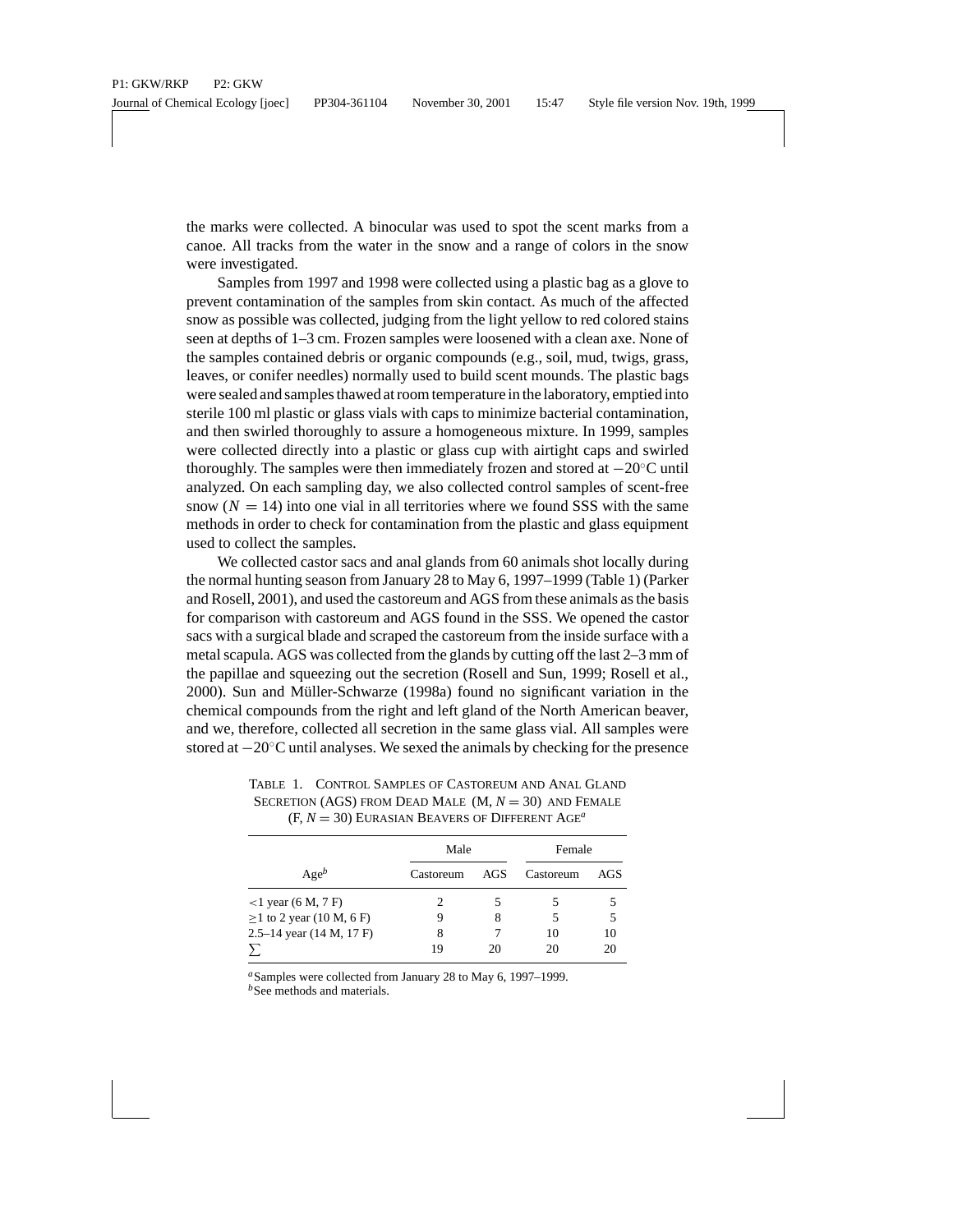or absence of the os penis (Osborn, 1955). Age was determined by examining tooth root closure and annual cementum and dentine layers of the first molar (van Nostrand and Stephenson, 1964).

*Control Experiment.* We conducted a control experiment during April 2000 to check whether our methods could detect the compounds from the castor sacs and the anal glands in the SSS. We simulated beaver scent-marking activity by constructing artificial scent mounds of snow, on snow, and applied castoreum and AGS to them. We used scent material from the same animals (all adults 2.5–14 years old plus the number of male subadults necessary to reach a sample size of  $N = 10$ , see Table 1) as described above. A sample was taken from a castor sac or an anal gland, divided in two, and distributed randomly to the snow control experiment (SCE) and the lab control experiment (LCE). Ten mounds were treated with castoreum  $(0.5 \text{ g})$  from males, 10 with castoreum  $(0.5 \text{ g})$  from females, 10 with AGS  $(0.25 \text{ ml})$  from males, and 10 with AGS  $(0.25 \text{ g})$  from females. AGS from females has a high viscosity, so we used a spatula to take out the secretion from the vials and weighed it on an electronic balance. We collected the artificial scent marks 20 hr after being made using the same methods as described above for collection.

*Sample Preparation.*The SSS, including the scent-free controls, and the SCE were thawed by putting the bottles into a water bath at  $35-40^{\circ}$ C for 10 min. Afterwards, the samples were transferred to a 250-ml Erlenmeyer flask with ground joint. We added 10 ml of toluene, and the solution was swirled using a magnetic stirrer at high velocity (about 1400 rpm) for 10 min. The solution was then transferred to a separatory funnel, where it remained for 15–20 min. to allow the phases to separate. The lower water phase was tapped out and the upper organic phase filtered through a filter paper (Schleicher and Schuell no. 595, Dassel, Germany) into an evaporating flask. A PTFE sleeve for ground joints was set in the flask neck to avoid locking. The sample was evaporated in a Heidolph WB 2001 rotary evaporator to a volume of variable size (therefore, we only carried out qualitative analyses), and 1 ml of toluene was added. The solution was transferred to a vial with a snap cap that was kept in a refrigerator ( $\langle 24 \text{ hr} \rangle$  at  $4\degree \text{C}$  until the analysis was done. We also analyzed the water phase. Some of the compounds from the organic phase were found in the water phase as well, but in lower concentrations. However, we found no new compounds in the water phase.

*AGS and Castoreum.* From the control material (the dead animals), we transferred 0.25 ml AGS from the males and 0.25 g from the females into smaller glass vials before adding 7.5 ml of a mixture of toluene–methanol 3:1. The solutions were filtered through a filter paper (Schleicher and Schuell no. 595) and kept in a refrigerator ( $<$  24 hr) at 4 $°C$  until analyses.

We weighed 0.5 g castoreum and added 10 ml of toluene–methanol 3:1. The sample was extracted in a Milestone MLS 1200 Mega microwave oven. The extraction program had the following cycle: 5 min at  $250$  W and  $100^{\circ}$ C, 5 min at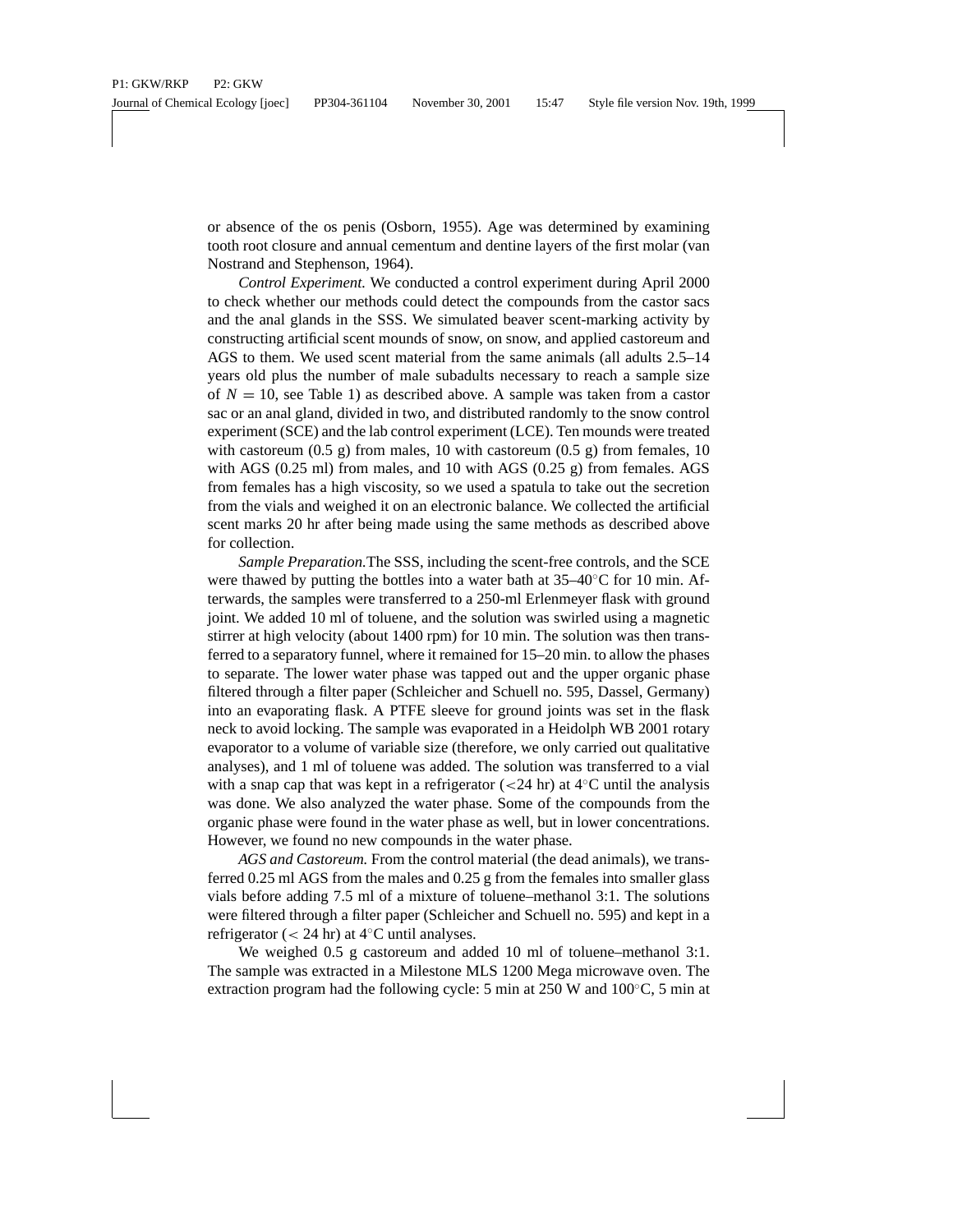400 W and 130◦C, and 5 min at 400 W and 160◦C. All compounds were dissolved. The sample was then treated the same way as the AGS solution.

*Chemical Analysis.* We injected 1  $\mu$ l of the resulting solution into a Hewlett-Packard 6890 Series II gas chromatograph equipped with a nonpolar HP-5 MS 5% phenyl-methyl-siloxane column (30.0 m long  $\times$  0.25 mm ID  $\times$  0.25- $\mu$ m film thickness) connected to a Hewlett-Packard 5973 Series mass spectrometer detector with a split/splitless inlet used in the splitless mode. Helium was used as the carrier gas at a constant flow of 0.7 ml/min. The following temperature program was employed for all analyses: 130◦C to 310◦C at 4◦C/min and kept at  $310^{\circ}$ C for 15 min. To avoid that the solvent damaged the detector, a delay of 2 min was set for every run. We used the first 60 min as the collection time because few compounds were detected after 60 min and most of these peaks stemmed from the column material. The column was regularly baked out at  $315^{\circ}$ C to remove any remaining low-boiling-point compounds. The instrument was regularly calibrated to detect possible changes in the sensitivity of the instrument. This prevented unstable conditions during the work. We characterized each compound in a sample by its GC retention time and mass spectrum, and we determined the structures of some of the compounds with a computer-aided compound search of the Wiley 275 Library, which contains about 70,000 known compounds. In addition, all mass spectra from the samples and from the library were visually compared to see if the suggestions from the computer were reasonable. We also made our own library of the compounds not found in the Wiley library, i.e., we saved 12 compounds from the castor sacs and 128 compounds from the anal glands from the dead individuals. We could, therefore, recognize many compounds from individual to individual, and also from individuals to the SSS. Since the main focus of our study was to determine if the beaver used castoreum and/or AGS in their scent-marking behavior, positive identification of these compounds was not attempted, i.e., we did not compare the compounds with a known standard. All major peaks were analyzed, but excessively small peaks were not, i.e., peaks less than twice the noise level were not analyzed. After numerous injections, we could see a small shortening in the retention times of the peaks because the column aged a little. We, therefore, presented the retention time found when the column was new. Peak retention times were rounded off to the first decimal.

*Statistics.* Since the data did not fit assumptions of distribution and homogeneity of variance for parametric analysis (Sokal and Rohlf, 1995), we used nonparametric statistics (Siegel and Castellan, 1988). A Mann-Whitney U test was used to compare the median number of peaks between two independent groups. We corrected for compounds in the plastic and glass equipment used to collect the samples when counting the number of castoreum and AGS compounds and omitted the smallest peaks (see above). Probability values are two-tailed and 5% was used as the level of significance. All data were treated in Minitab version 12.1 for Windows.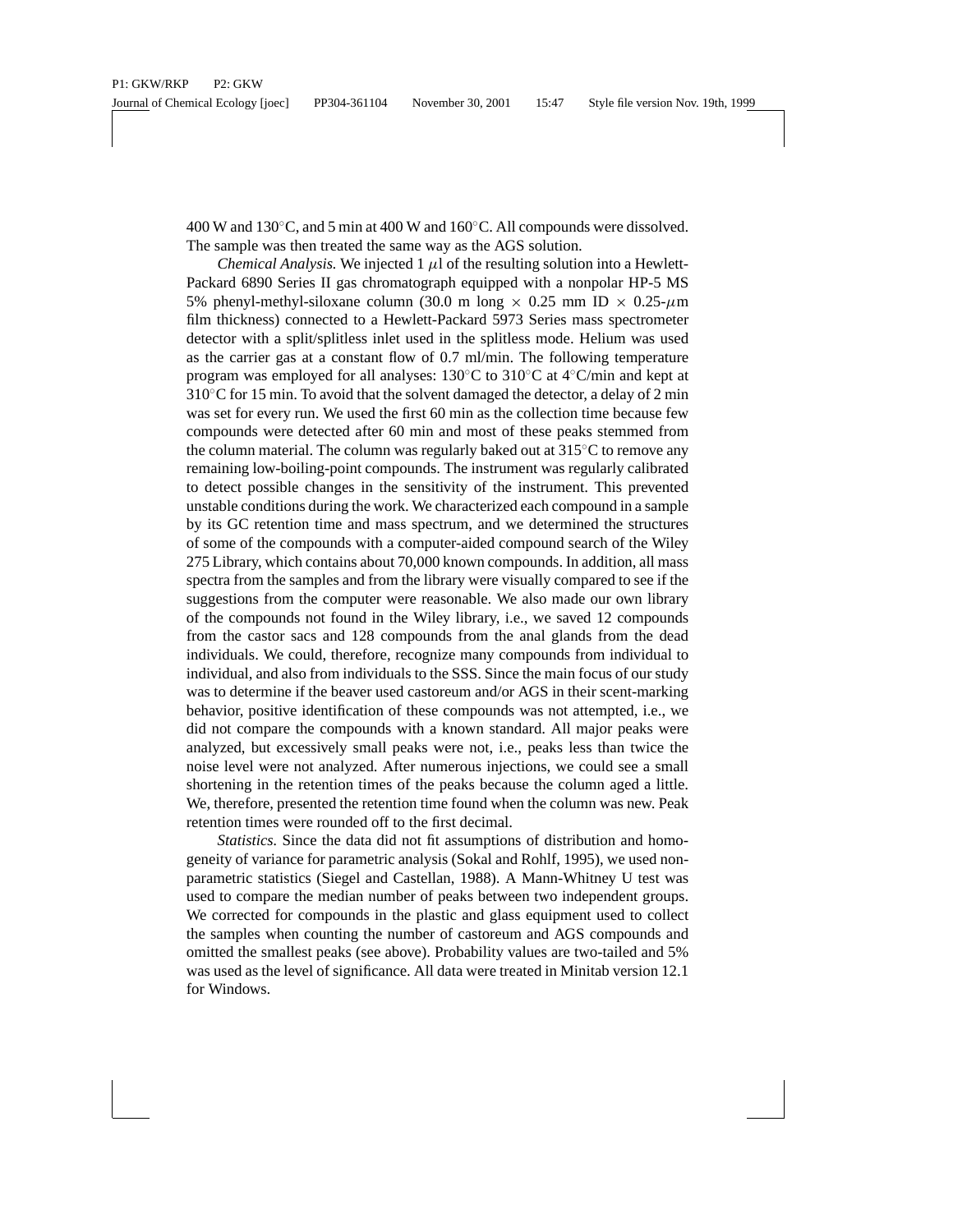### RESULTS

*Castoreum.* Chemical analysis of the 96 SSS revealed that castoreum compounds were present in all samples  $(\bar{X} \pm SD = 6.75 \pm 4.18$ , range = 1–17). Figure 1a is a typical example. We found 24 different compounds from castoreum in the SSS (Table 2). None of the compounds was found in all SSS, and 17 of the compounds were found in 10 or more of the SSS (Table 2). Forty-seven of the 50 (94.0%) compounds detected in the castoreum from the dead animals had a molecular weight below 300 (Table 3).



FIG. 1. Typical chromatograms of castoreum from (a) a beaver snow-scent sample, (b) a dead adult male, (c) a dead adult female, (d) from the snow control experiment with the same male as in b and (e) the same female as in c. Compound marked 1–7 in the chromatograms are tentatively identified as: 1, ethylphenol; 2, prophylphenyl; 3,4-ethyl-2-methoxyphenol; 4,4-(4-hydroxyphenyl)-2-butanone; 5, 4-(4-hydroxyphenyl)-2-butanol; 6, cholest-5-ene-3 ol; and 7 cholest-7-ene-3-ol  $(3\beta, 5\text{-}\alpha)$ . Note that identities of the compounds have not been verified with known samples (see Methods and Materials). The *x* axis is the time in minutes, and the *y* axis is in arbitrary units.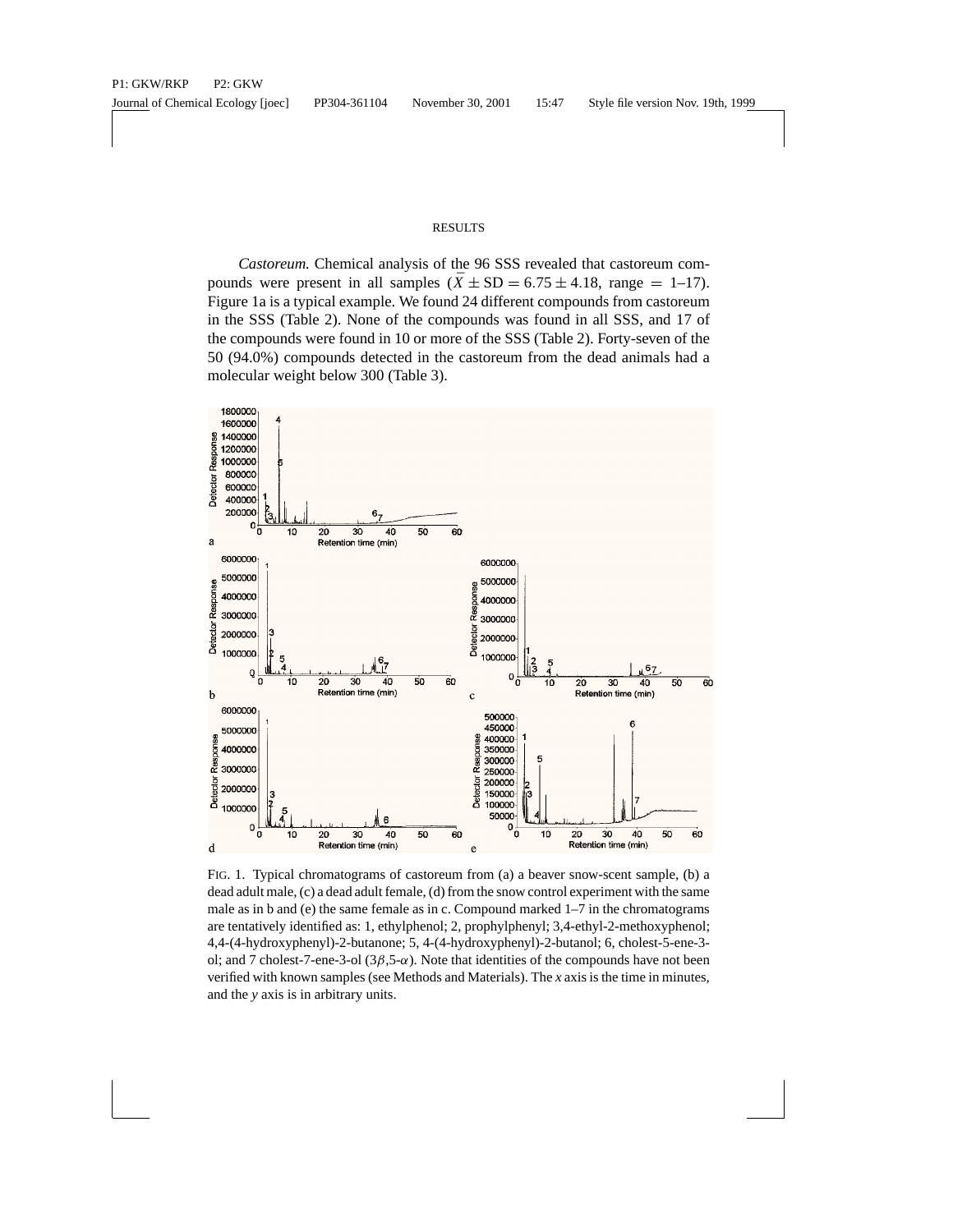| No.          | Tentatively identified compound <sup>a</sup>    | Retention<br>time (min) | Samples<br>(N) | Source $^b$<br>$(Sex)^c$ |
|--------------|-------------------------------------------------|-------------------------|----------------|--------------------------|
| $\mathbf{1}$ | Ethylphenol                                     | 2.2                     | 75             | $\mathbf c$              |
| 2            | Borneol                                         | 2.3                     | 3              | $\mathbf c$              |
| 3            | $\alpha$ -Terpineol                             | 2.4                     | 5              | $\mathbf c$              |
| 4            | Myrthenol                                       | 2.4                     | 12             | $\mathbf c$              |
| 5            | Methoxymethylphenol                             | 2.4                     | 6              | $\mathbf c$              |
| 6            | Verbenone                                       | 2.5                     | 35             | $\mathbf c$              |
| 7            | 3-phenylpropanol                                | 2.6                     | 34             | $\mathbf c$              |
| 8            | Propylphenol                                    | 2.7                     | 66             | $\mathbf c$              |
| 9            | 2-Hydroxybenzylalcohol                          | 2.8                     | 29             | $\mathbf c$              |
| 10           | 4-Ethyl-2-methoxyphenol                         | 2.9                     | 33             | $\mathbf c$              |
| 11           | Unknown                                         | 3.6                     | 7              | $\mathbf c$              |
| 12           | 4-Hydroxyacetophenone                           | 4.6                     | 33             | $\mathbf c$              |
| 13           | Unknown                                         | 5.0                     | 12             | $\mathbf c$              |
| 14           | 4-Hydroxy-3-metoxyacetophenone                  | 5.3                     | 54             | $\mathbf c$              |
| 15           | 4-Hydroxy-3-methoxybenzoic acid, methylester    | 5.7                     | 38             | $\mathbf c$              |
| 16           | 4-(4-Hydroxyphenyl)-2-butanone                  | 6.3                     | 49             | $\mathbf c$              |
| 17           | 4-(4-Hydroxyphenyl)-2-butanol                   | 6.5                     | 44             | $\mathbf c$              |
| 18           | 4-(4-Hydroxy-3-methoxyphenyl)-2-butanone        | 8.0                     | 13             | $\mathbf c$              |
| 19           | Unknown                                         | 8.1                     | 10             | $\mathbf c$              |
| 20           | 4-(4-Hydroxy-3-methoxyphenyl)-2-butanol         | 8.5                     | 15             | $\mathbf c$              |
| 21           | Unknown                                         | 14.0                    | $\overline{4}$ | $\mathbf c$              |
| 22           | Unknown                                         | 14.7                    | 10             | $\mathbf c$              |
| 23           | Hexadecanoic acid                               | 16.5                    | $\mathbf{1}$   | a(F)                     |
| 24           | Unsaturated $C_{14}$ hydrocarbon                | 18.3                    | 3              | a(M)                     |
| 25           | Double unsaturated $C_7 - C_7$ ester            | 25.1                    | $\overline{c}$ | a(M)                     |
| 26           | Double unsaturated $C_7-C_8$ ester              | 26.3                    | $\overline{c}$ | a(M)                     |
| 27           | Unknown                                         | 30.3                    | $\overline{7}$ | $\ddot{\text{c}}$        |
| 28           | Hydrocarbon                                     | 31.7                    | $\overline{c}$ | a(F)                     |
| 29           | Unsaturated C <sub>30</sub> hydrocarbon         | 32.3                    | 3              | a(F)                     |
| 30           | $C_{29}$ wax ester                              | 37.2                    | $\mathbf{1}$   | a(M)                     |
| 31           | A steroid                                       | 37.8                    | 1              | a(M, F)                  |
| 32           | Cholestan-3-ol $(3-\beta,5-\alpha)$             | 37.8                    | $\mathbf{1}$   | a(M, F)                  |
| 33           | Unknown                                         | 38.0                    | 1              | a(M, F)                  |
| 34           | Saturated $C_{15}-C_{15}$ wax ester             | 38.1                    | $\mathbf{1}$   | a(M)                     |
| 35           | Unsaturated $C_{31}$ wax ester                  | 38.4                    | 3              | a(M)                     |
| 36           | A steroid                                       | 38.5                    | 1              | a(M, F)                  |
| 37           | Cholest-7-ene-3-ol $(3-\beta,5-\alpha)^d$       | 39.2                    | $\overline{4}$ | $a(F)$ or c              |
| 38           | 4- $\alpha$ -Methylcholest-8(14)-ene-3- $\beta$ | 39.8                    | $\mathbf{1}$   | a(M, F)                  |
| 39           | Saturated $C_{31}$ wax ester                    | 40.3                    | 1              | a(M)                     |
| 40           | A steroid                                       | 41.4                    | 1              | a(F)                     |
| 41           | A steroid                                       | 42.0                    | 1              | a(F)                     |
| 42           | Unknown                                         | 44.8                    | 1              | a(M)                     |
| 43           | A steroid                                       | 45.8                    | 1              | a(M, F)                  |

## TABLE 2. TENTATIVELY IDENTIFIED COMPOUNDS FOUND IN 96 SNOW-SCENT SAMPLES FROM EURASIAN BEAVERS

*<sup>a</sup>*The identities have not been verified with known samples.

*b*Also found in the castoreum (c) or anal gland secretion (a) samples from dead beavers (control material) (see Tables 3 and 4).<br>  ${}^{c}$ M = male and F = female.

 $d$ Note that this compound was found in both castoreum and anal gland secretion of females (no. 50 in Table 3 and no. 107 in Table 4).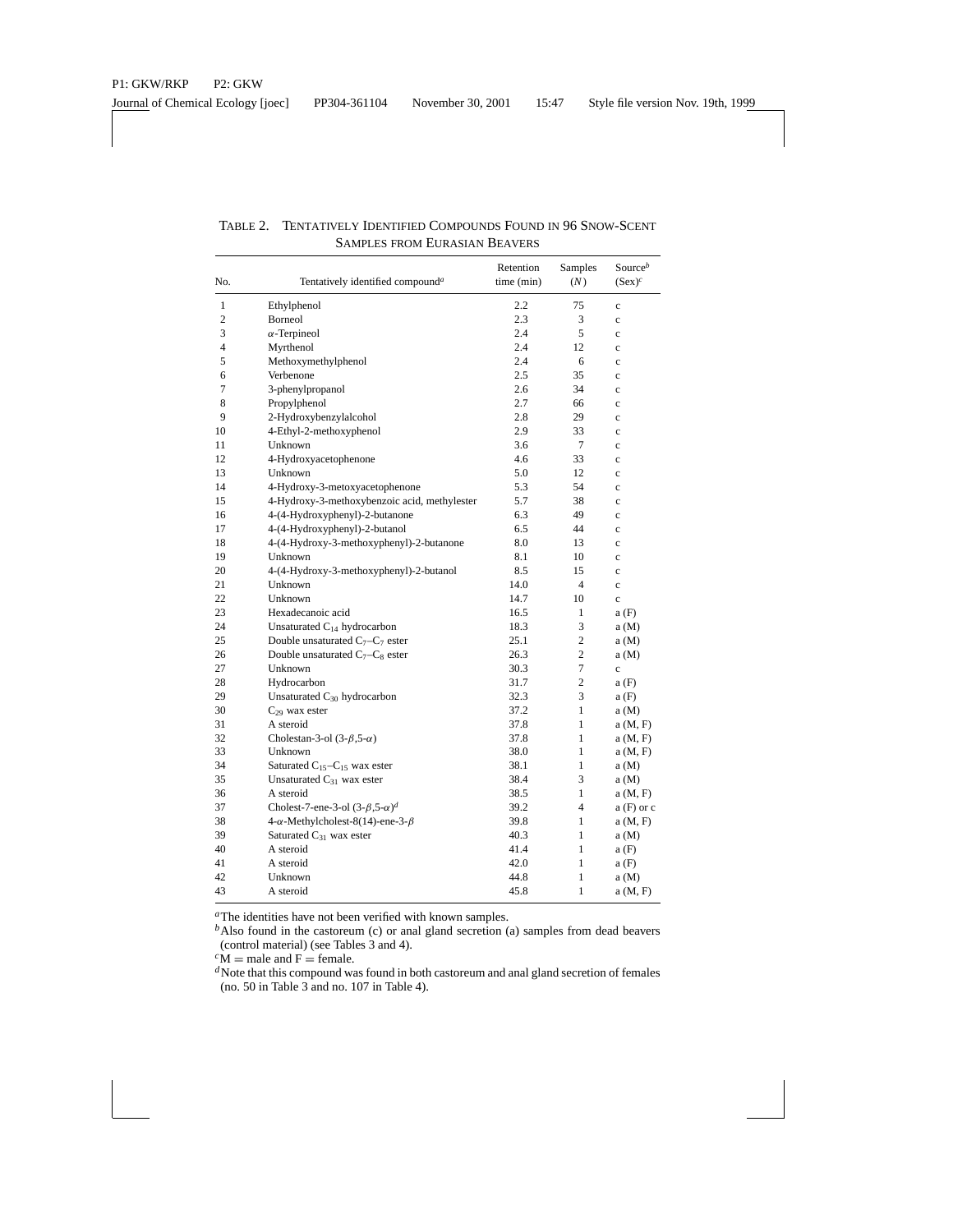|                 |                                                 | Retention time |                | Samples $(N)$    |
|-----------------|-------------------------------------------------|----------------|----------------|------------------|
| No.             | Tentatively identified compound <sup>b</sup>    | (min)          | Male           | Female           |
| $\mathbf{1}$    | Cyclohexandiol                                  | 1.8            | 6              | 7                |
| $2^c$           | 2-Methylphenol                                  | 1.8            | 13             | 14               |
| 3               | Undecane                                        | 1.9            | 1              | $\mathbf{0}$     |
| 4 <sup>c</sup>  | Benzenemethanol                                 | 2.0            | 17             | 19               |
| 5 <sup>c</sup>  | Ethylphenol (1)                                 | 2.2            | 19             | 20               |
| $6^c\,$         | Benzoic acid                                    | 2.2            | $\mathfrak{2}$ | 5                |
| $7^c$           | Borneol                                         | 2.3            | 12             | 12               |
| 8 <sup>c</sup>  | 1,2-Benzenediol                                 | 2.3            | $\overline{4}$ | 7                |
| 9 <sup>c</sup>  | $\alpha$ -Terpineol                             | 2.4            | 11             | 11               |
| 10 <sup>c</sup> | Myrthenol                                       | 2.4            | 14             | 14               |
| 11              | 2-Hydroxybenzoic acid                           | 2.4            | 1              | $\boldsymbol{0}$ |
| 12              | Methoxymethylphenol                             | 2.4            | $\overline{c}$ | 3                |
| 13 <sup>c</sup> | Verbenone                                       | 2.5            | 16             | 16               |
| 14 <sup>c</sup> | 3-Phenylpropanol                                | 2.6            | 9              | 13               |
| 15 <sup>c</sup> | Propylphenol (2)                                | 2.7            | 18             | 18               |
| 16 <sup>c</sup> | 2-Hydroxybenzylalcohol                          | 2.8            | 13             | 17               |
| 17 <sup>c</sup> | Myrthanol                                       | 2.8            | 3              | $\mathbf{1}$     |
| 18 <sup>c</sup> | 1,4-Benzenediol                                 | 2.8            | 1              | $\mathbf{0}$     |
| 19 <sup>c</sup> | 4-Ethyl-2-methoxyphenol (3)                     | 2.9            | 17             | 16               |
| 20 <sup>c</sup> | Unknown                                         | 3.2            | 1              | 2                |
| 21 <sup>c</sup> | Benzenepropanoic acid                           | 3.4            | 3              | $\overline{4}$   |
| $22^c$          | Aromatic carboxylic acid                        | 3.4            | 3              | 5                |
| 23              | Phenyl propanoic acid                           | 3.4            | 3              | 1                |
| 24              | Unknown                                         | 3.6            | 3              | $\overline{c}$   |
| $25^c$          | 2-Methoxy-4-propylfenol                         | 3.6            | 6              | 9                |
| 26 <sup>c</sup> | 5-Methyl-1,3-benzenediol                        | 3.6            | $\mathfrak{2}$ | 6                |
| 27 <sup>c</sup> | 4-Ethyl-1,3-benzenediol                         | 3.8            | 3              | 8                |
| 28 <sup>c</sup> | 3,4-Dihydro-2H-1-benzophyrane-2-one             | 4.1            | 9              | 9                |
| 29 <sup>c</sup> | 4-Methoxy benzoic acid                          | 4.4            | 5              | 5                |
| 30 <sup>c</sup> | 2-(4-Hydroxybenzene)-ethanol                    | 4.4            | 9              | 12               |
| 31 <sup>c</sup> | 4-Hydroxyacetophenone                           | 4.6            | 9              | 12               |
| $32^c$          | Unknown                                         | 5.0            | 14             | 15               |
| 33 <sup>c</sup> | 3-Hydroxy benzoic acid                          | 5.2            | 8              | 7                |
| 34 <sup>c</sup> | 4-Hydroxy-3-methoxy acetophenone                | 5.3            | 13             | 11               |
| 35              | 4-Hydroxy-3-methoxybenzoic acid,<br>methylester | 5.6            | 3              | 1                |
| 36 <sup>c</sup> | 4-Hydroxy-3-methoxymethanoic acid               | 5.7            | 6              | 10               |
| 37 <sup>c</sup> | 4-(4-Hydroxyphenyl)-2-butanone (4)              | 6.3            | 19             | 20               |
| 38 <sup>c</sup> | 4-(4-Hydroxyphenyl)-2-butanol (5)               | 6.5            | 19             | 20               |
| 39              | Unknown N-compound                              | 7.2            | 2              | 3                |
| 40 <sup>c</sup> | 4-(4-Hydroxy-3-methoxyphenyl)-2-butanone        | 8.0            | 2              | 4                |
| 41              | 4-Hydroxy-3-methoxy-benzoacetic acid            | 8.0            | $\overline{0}$ | 1                |

TABLE 3. TENTATIVELY IDENTIFIED COMPOUNDS FOUND IN CASTOREUM FROM DEAD MALE  $(N = 19)$  and FEMALE  $(N = 20)$  EURASIAN BEAVER<sup>*a*</sup>

 $\overline{\phantom{a}}$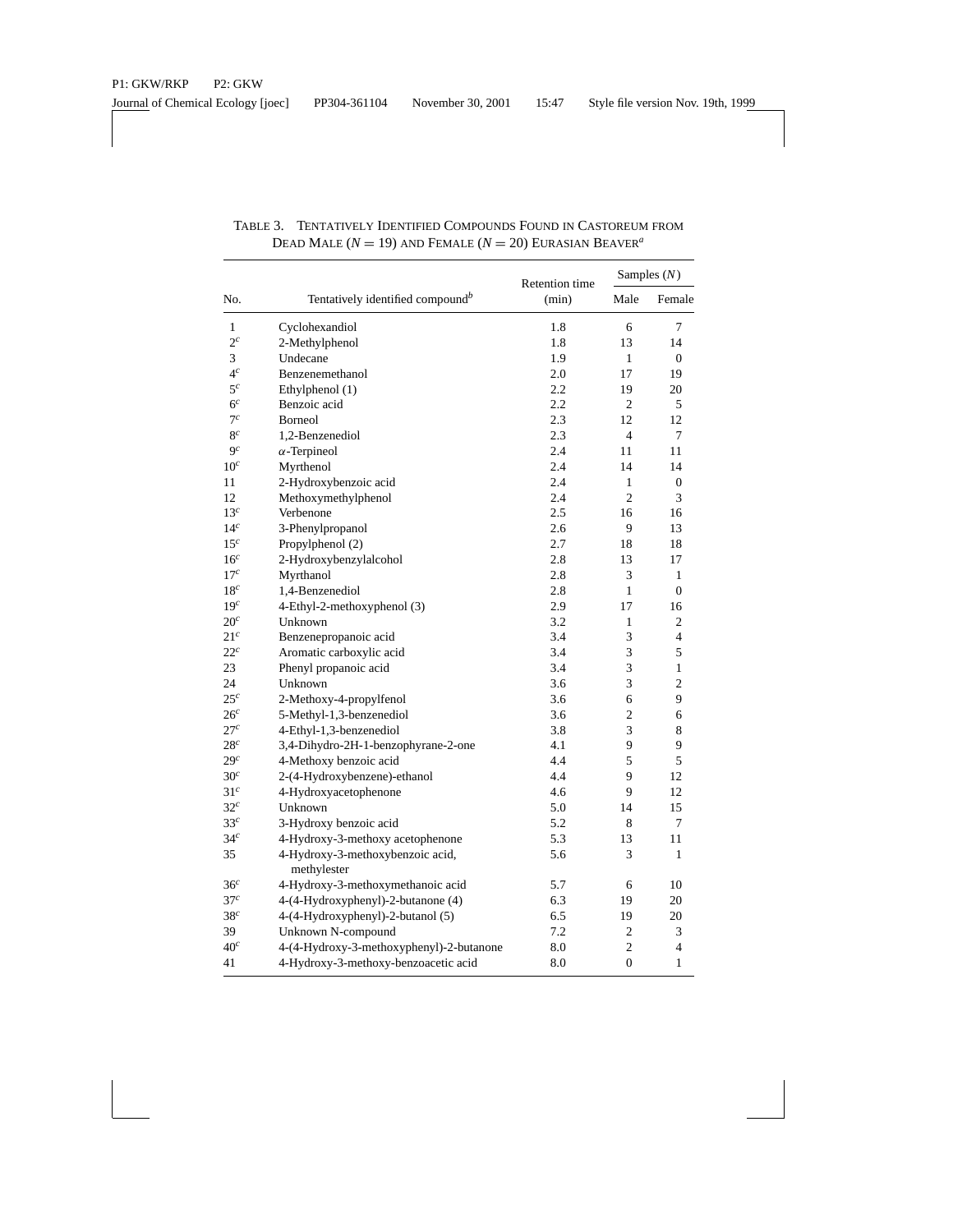|                 |                                              | <b>Retention time</b> |      | Samples $(N)$ |
|-----------------|----------------------------------------------|-----------------------|------|---------------|
| No.             | Tentatively identified compound <sup>b</sup> | min                   | Male | Female        |
| 42 <sup>c</sup> | Unknown                                      | 8.1                   | 14   | 18            |
| 43 <sup>c</sup> | 4-(4-Hydroxy-3-methoxyphenyl)-2-butanol      | 8.5                   |      |               |
| 44 <sup>c</sup> | unknown                                      | 14.0                  | 11   | 14            |
| 45 <sup>c</sup> | Unknown                                      | 14.7                  | 10   | 11            |
| 46 <sup>c</sup> | Unknown                                      | 30.3                  | 13   | 18            |
| 47 <sup>c</sup> | Unknown                                      | 33.5                  | 17   | 18            |
| 48 <sup>c</sup> | Unknown                                      | 33.8                  | 19   | 20            |
| 49 <sup>c</sup> | cholest-5-ene-3-ol $(6)$                     | 36.1                  | 11   | 14            |
| 50 <sup>c</sup> | cholest-7-ene-3-ol $(3-beta, 5-alpha)$ $(7)$ | 39.2                  | 5    | 9             |

TABLE 3. CONTINUED

*<sup>a</sup>*Numbers in parentheses match those in Figure 1.

*<sup>b</sup>*The identities have not been verified with known samples.

*<sup>c</sup>*Compounds were found both in the snow control experiment and in the dead animals used in the control experiment.

We found no difference in median number of castoreum compounds between dead males and females (males:  $\bar{X} \pm SD = 22.53 \pm 2.86$ , range = 18–29,  $N = 19$ ; females:  $\bar{X} \pm SD = 23.25 \pm 3.95$ , range = 12–29,  $N = 20$ ) ( $W = 338.0$ ,  $P =$ 0.241). Figure 1b and 1c show typical chromatograms from a dead adult male and female. Forty-six (92%) of the detected compounds were found in both sexes. Three compounds were detected in only males and one in only females (Table 3). However, they were found in only one animal (Table 3). Forty-one (82%) compounds were found both in the SCE and in the LCE (Table 3) (compare Figure 1b and d, and 1c and e). This shows that our method could detect the compounds from the castor sacs in the SSS.

*AGS.* Chemical analysis of the 96 SSS revealed that AGS compounds were present in only four samples ( $\bar{X} \pm SD = 7.50 \pm 4.93$ , range = 2–14). Figure 2a is a typical example. These four scent marks were found on January 19, 1997; February 5 and March 13, 1998; and on March 15, 1999; they were inside four different territories. Three of the SSS were deposited directly on snow, while one was deposited on a snow-covered tussock. We found that two of the scent marks (January 19, 1997, and March 15, 1999) contained compounds from only females, and two contained compounds that were typical for both sexes. We found 20 different compounds from AGS in the SSS (Table 2).

More compounds were found in the AGS from dead males ( $\bar{X} \pm SD =$ 55.40  $\pm$  10.81, range = 29–69,  $N = 20$ ) compared with females ( $\bar{X} \pm SD =$ 22.70  $\pm$  4.93, range = 14–30,  $N = 20$ ) ( $W = 607.5$ ,  $P = 0.0001$ ). Figure 2b and c show typical chromatograms from a dead adult male and female. Overall, 56 different compounds were found in the female AGS and 126 compounds in the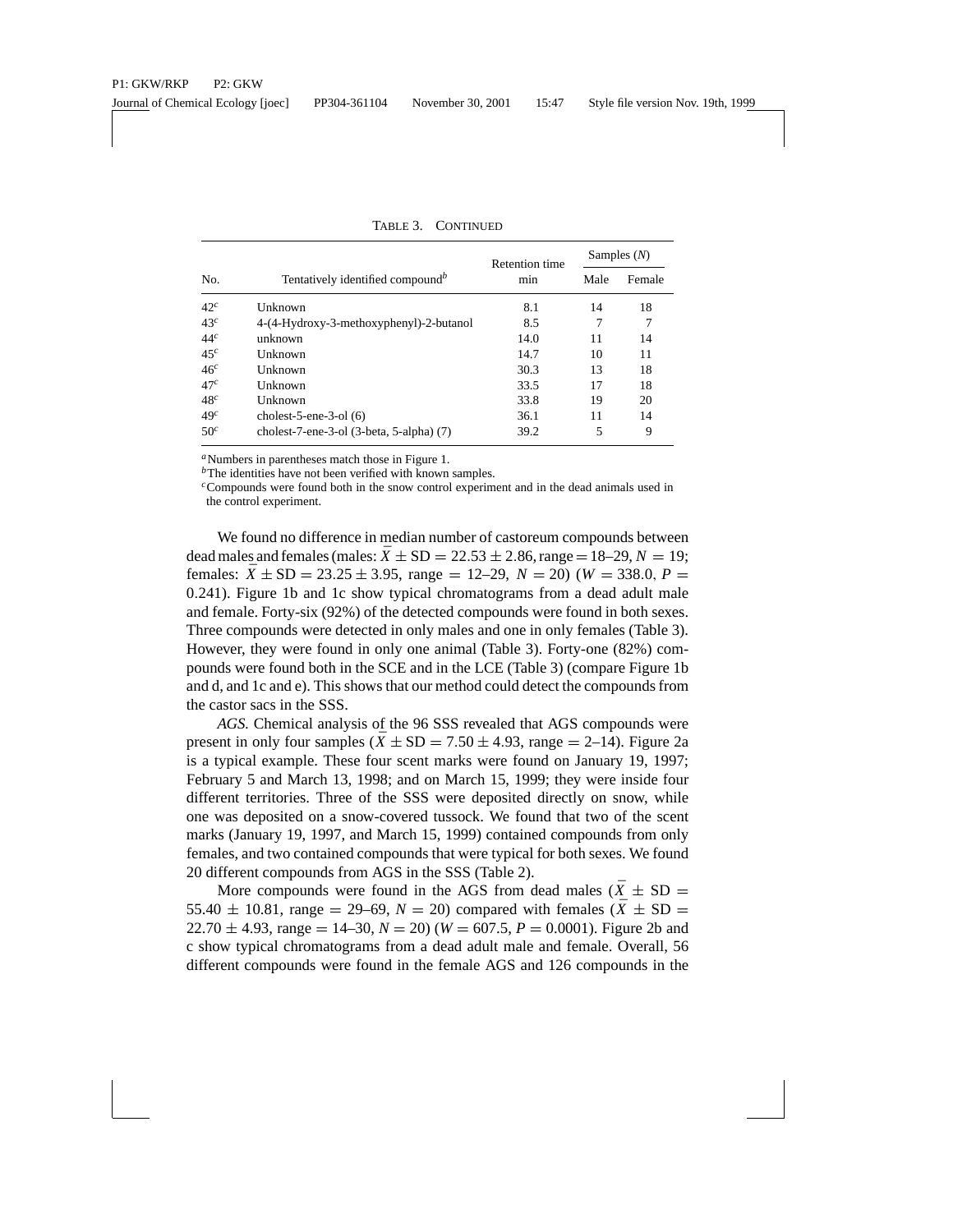

FIG. 2. Typical chromatograms of anal gland secretion from (a) a beaver snow-scent sample deposited by a female (contains both compounds form castoreum and AGS), (b) a dead adult male, (c) a dead adult female, (d) from the snow control experiment with the same male as in b and (e) the same female as in c. Compunds marked form a–p in the chromatograms are tentatively identified as: a, hexadecadiene; b, unknown; c, unknown; d, long hydrocarbon chain; e, unsaturated  $C_{30}$  hydrocarbon; f,  $C_{29}$  wax ester; g, unknown; h, usaturated wax ester; i, a steroid; j,  $4-\alpha$ -methylcholest-8(14)-ene-3- $\beta$ ; k, unknown; p, a steroid; m, unsaturated  $C_{32}$  wax ester; n, saturated  $C_{33}$  wax ester; o, a steroid; and p, a steroid. Note that the identities of the compounds have not been verified with known samples (see Methods and Materials). The *x* axis is the time in minutes, and the *y* axis is in arbitray units.

male AGS (Table 4). Nineteen compounds were found in both males and females (Table 4). Only 7 (12.5%) of the compounds detected in AGS of females and 41 (32.5%) of the compounds in the males had a molecular weight below 300 (Table 4). One-hundred thirty-three (89.3%) compounds were found both in the SCE and in the LCE (both sexes combined) (Table 4) (compare Figure 2b and d, and 2c and e). Therefore, our method detected the compounds from the anal gland in the SSS.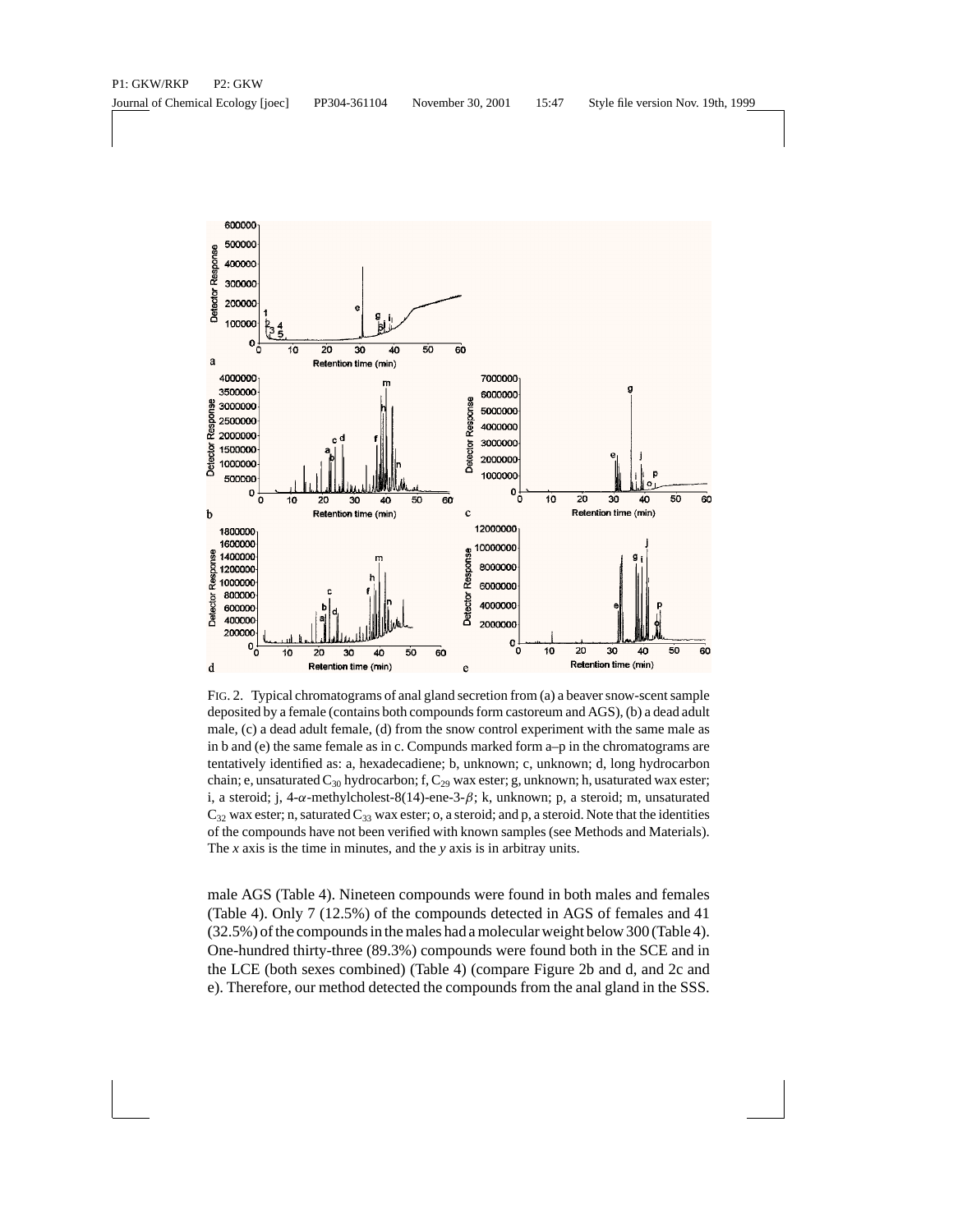| No.             | Tentatively identified compound <sup>b</sup>                                  | <b>Retention</b> time | Samples $(N)$  |                  |
|-----------------|-------------------------------------------------------------------------------|-----------------------|----------------|------------------|
|                 |                                                                               | (min)                 | Male           | Female           |
| $1^c\,$         | Dodecanoic acid                                                               | 7.6                   | $\overline{4}$ | $\overline{0}$   |
| $2^c$           | 1,13-Tetradecadiene                                                           | 9.8                   | 8              | $\mathbf{0}$     |
| 3 <sup>c</sup>  | Tetradecanoic acid, methyl ester                                              | 9.8                   | 5              | $\mathbf{0}$     |
| $4^c$           | Unsaturated or cyclic hydrocarbon                                             | 10.0                  | 12             | $\Omega$         |
| 5 <sup>c</sup>  | 1-Tetradecene                                                                 | 10.0                  | $\mathfrak{D}$ | $\Omega$         |
| 6               | 3-Tetradecene                                                                 | 10.0                  | 1              | $\boldsymbol{0}$ |
| $7^c$           | Unknown                                                                       | 10.3                  | $\mathbf{1}$   | 17               |
| 8 <sup>c</sup>  | Pentadecanoic acid, methyl ester                                              | 11.2                  | 5              | $\boldsymbol{0}$ |
| 9 <sup>c</sup>  | Pentadecene                                                                   | 11.5                  | 7              | $\mathbf{0}$     |
| 10 <sup>c</sup> | Unknown                                                                       | 11.7                  | 7              | 0                |
| 11              | Unknown                                                                       | 11.7                  | $\overline{0}$ | $\overline{c}$   |
| 12 <sup>c</sup> | Tetradecanoic acid                                                            | 11.9                  | 8              | 3                |
| 13 <sup>c</sup> | Pentadecanoic acid                                                            | 13.4                  | 5              | 3                |
| 14 <sup>c</sup> | Hexadecanoic acid, methyl ester                                               | 13.8                  | 6              | $\overline{0}$   |
| 15 <sup>c</sup> | Hexadecadiene (a)                                                             | 14.2                  | 11             | 0                |
| 16              | Methyl hexadecanate                                                           | 14.2                  | $\mathbf{0}$   | 3                |
| 17              | Hexadecanoic acid                                                             | 14.3                  | 1              | $\mathbf{0}$     |
| 18 <sup>c</sup> | 1-Hexadecene or cyclohexadecane                                               | 14.7                  | 9              | $\Omega$         |
| 19 <sup>c</sup> | Unknown                                                                       | 16.1                  | 5              | $\mathbf{0}$     |
| 20              | Heptadecadiene                                                                | 16.1                  | 1              | 0                |
| 21              | 1-Heptadecene                                                                 | 16.1                  | 1              | $\boldsymbol{0}$ |
| $22^c$          | Unsaturated C <sub>16</sub> fatty acid (C <sub>15</sub> H <sub>29</sub> COOH) | 16.2                  | 6              | $\boldsymbol{0}$ |
| 23              | Hexadecanoic acid                                                             | 16.5                  | $\mathbf{0}$   | 3                |
| 24 <sup>c</sup> | Unknown                                                                       | 16.7                  | 11             | 0                |
| 25              | Unknown                                                                       | 17.2                  | 3              | $\overline{0}$   |
| 26 <sup>c</sup> | Unknown hydrocarbon                                                           | 18.0                  | 8              | 0                |
| 27 <sup>c</sup> | Unsaturated C <sub>14</sub> hydrocarbon                                       | 18.3                  | 20             | $\mathbf{0}$     |
| 28 <sup>c</sup> | Octadecanoic acid, methyl ester                                               | 18.7                  | 5              | 3                |
| 29 <sup>c</sup> | Unknown (b)                                                                   | 19.6                  | 13             | $\overline{0}$   |
| 30 <sup>c</sup> | Unknown                                                                       | 19.7                  | $\overline{4}$ | $\overline{0}$   |
| 31              | Nonadecanoic acid, methyl ester                                               | 20.0                  | $\overline{c}$ | $\Omega$         |
| $32^c$          | Unknown                                                                       | 20.5                  | $\mathbf{0}$   | 14               |
| 33 <sup>c</sup> | Unknown                                                                       | 21.2                  | 9              | $\mathbf{0}$     |
| 34 <sup>c</sup> | N-compound                                                                    | 21.4                  | 18             | $\Omega$         |
| 35              | Unknown                                                                       | 22.0                  | 1              | $\mathbf{0}$     |
| 36 <sup>c</sup> | Hydrocarbon                                                                   | 22.5                  | 12             | 0                |
| 37 <sup>c</sup> | Unknown                                                                       | 22.7                  | 15             | 0                |
| 38 <sup>c</sup> | Unknown (c)                                                                   | 24.0                  | 18             | $\mathbf{0}$     |
| 39 <sup>c</sup> | Unknown                                                                       | 24.2                  | $\overline{c}$ | $\mathbf{0}$     |
| 40              | Aromatic compound                                                             | 24.3                  | $\mathbf{1}$   | $\boldsymbol{0}$ |
| 41 <sup>c</sup> | Double unsaturated $C_7 - C_7$ ester                                          | 25.1                  | 12             | 0                |
| 42 <sup>c</sup> | Unknown                                                                       | 25.2                  | 20             | 0                |
| 43 <sup>c</sup> | N-compound                                                                    | 25.6                  | 19             | $\overline{0}$   |

## TABLE 4. TENTATIVELY IDENTIFIED COMPOUNDS FOUND IN ANAL GLAND SECRETION OF DEAD MALE  $(N = 20)$  AND FEMALE  $(N = 20)$  EURASIAN BEAVER<sup>a</sup>

 $\overline{\phantom{a}}$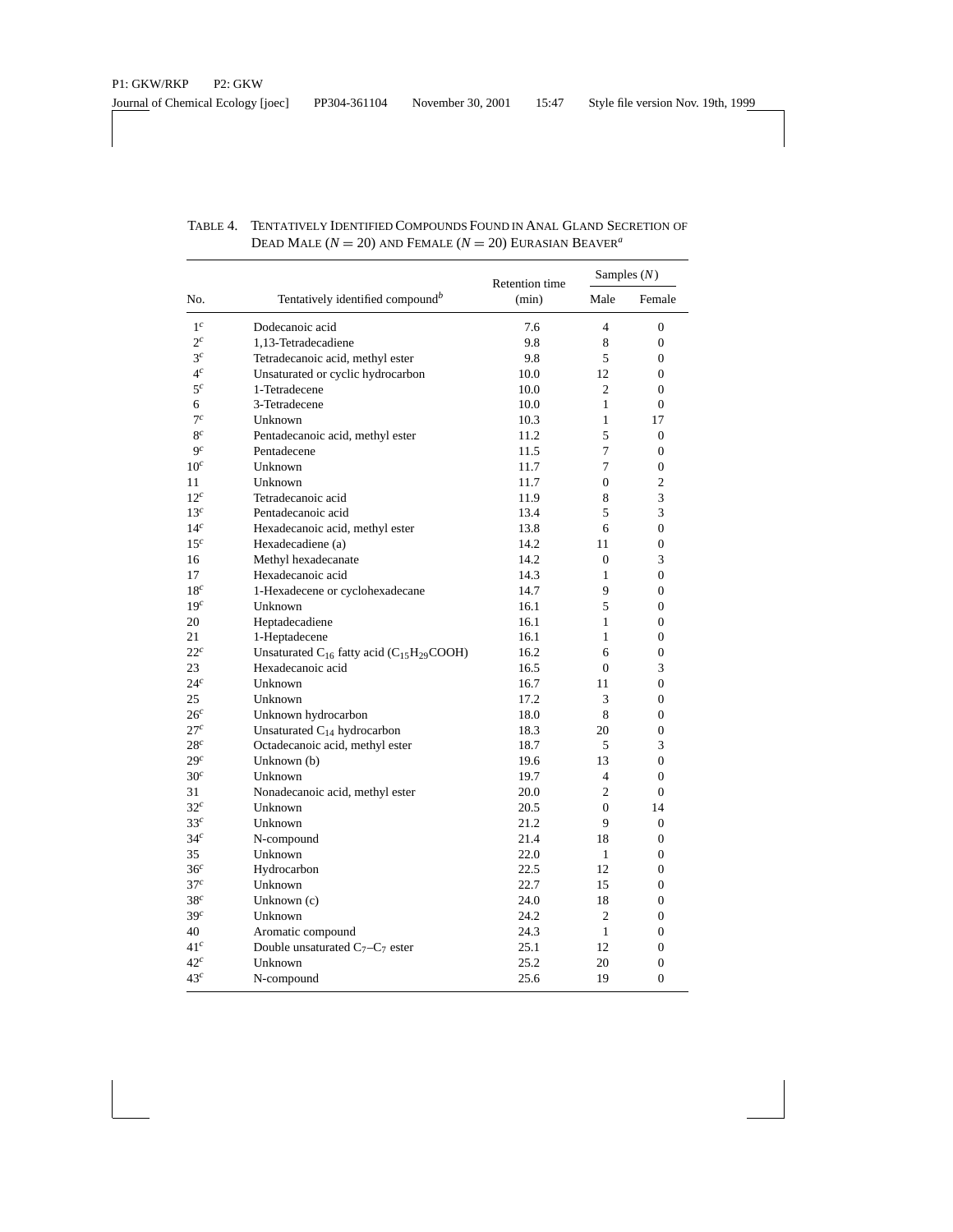| No.             | Tentatively identified compound <sup>b</sup>            | Retention time | Samples $(N)$    |                  |
|-----------------|---------------------------------------------------------|----------------|------------------|------------------|
|                 |                                                         | (min)          | Male             | Female           |
| 44 <sup>c</sup> | Unknown                                                 | 26.1           | 16               | 0                |
| 45 <sup>c</sup> | Double unsaturated C <sub>7</sub> -C <sub>8</sub> ester | 26.3           | 5                | 0                |
| 46 <sup>c</sup> | Long hydrocarbon chain (d)                              | 26.4           | 19               | $\overline{0}$   |
| 47c             | Unknown                                                 | 26.7           | 8                | $\overline{0}$   |
| 48              | Docosanoic acid, methyl ester                           | 27.4           | $\mathbf{1}$     | $\boldsymbol{0}$ |
| 49 <sup>c</sup> | Double unsaturated C <sub>8</sub> -C <sub>6</sub> ester | 27.7           | 11               | $\overline{0}$   |
| 50 <sup>c</sup> | Unknown                                                 | 27.8           | 14               | $\boldsymbol{0}$ |
| 51 <sup>c</sup> | Wax ester                                               | 27.9           | 16               | $\mathbf{0}$     |
| 52 <sup>c</sup> | Unknown                                                 | 29.0           | 20               | $\overline{0}$   |
| 53 <sup>c</sup> | Unknown                                                 | 29.1           | 9                | 0                |
| 54 <sup>c</sup> | Unknown                                                 | 29.2           | 10               | $\overline{0}$   |
| $55^c$          | Hexadecyl octanat (wax ester)                           | 29.3           | 8                | $\overline{0}$   |
| 56 <sup>c</sup> | Unknown                                                 | 30.1           | 11               | $\overline{0}$   |
| 57 <sup>c</sup> | Unknown                                                 | 30.2           | 1                | $\mathbf{0}$     |
| 58 <sup>c</sup> | Unknown                                                 | 30.4           | 15               | $\Omega$         |
| 59 <sup>c</sup> | Unknown                                                 | 31.5           | 16               | 0                |
| 60 <sup>c</sup> | Unknown                                                 | 31.6           | $\boldsymbol{0}$ | 8                |
| 61              | Hydrocarbon                                             | 31.7           | 0                | 1                |
| $62^c$          | A steroid                                               | 31.7           | 5                | 0                |
| 63 <sup>c</sup> | Unsaturated $C_{30}$ hydrocarbon (e)                    | 32.3           | 0                | 20               |
| 64 <sup>c</sup> | Unknown                                                 | 32.3           | 0                | 8                |
| 65 <sup>c</sup> | A steroid                                               | 32.4           | 5                | $\mathbf{1}$     |
| 66              | Unknown                                                 | 32.4           | 3                | $\overline{0}$   |
| 67              | Unknown                                                 | 32.5           | $\mathbf{1}$     | $\overline{0}$   |
| 68 <sup>c</sup> | Hexamethyl-tetracosatetraene                            | 32.5           | 5                | 7                |
| 69 <sup>c</sup> | A steroid                                               | 32.6           | $\overline{c}$   | $\boldsymbol{0}$ |
| $70^c$          | $C_{26}$ wax ester                                      | 32.8           | 11               | 0                |
| 71 <sup>c</sup> | Wax ester                                               | 32.8           | 6                | 0                |
| 72 <sup>c</sup> | Unsaturated $C_{30}$ hydrocarbon                        | 32.9           | $\boldsymbol{0}$ | 18               |
| 73              | Unknown                                                 | 33.0           | 0                | 1                |
| 74 <sup>c</sup> | A steroid                                               | 33.0           | $\overline{4}$   | $\overline{0}$   |
| 75 <sup>c</sup> | Unsaturated hydrocarbon                                 | 33.2           | 8                | $\overline{0}$   |
| 76              | A steroid                                               | 33.2           | 0                | 1                |
| 77c             | Unknown                                                 | 33.3           | 0                | 11               |
| 78 <sup>c</sup> | Saturated $C_{14}-C_{14}$ wax ester with side chain     | 33.3           | 5                | $\boldsymbol{0}$ |
| 79 <sup>c</sup> | Unknown                                                 | 33.4           | $\boldsymbol{0}$ | $\mathbf{1}$     |
| 80              | Unknown                                                 | 33.5           | 0                | 2                |
| 81 <sup>c</sup> | Wax ester                                               | 33.6           | 11               | 0                |
| 82 <sup>c</sup> | Unknown                                                 | 33.9           | 2                | 0                |
| 83 <sup>c</sup> | Wax ester                                               | 33.9           | 18               | $\mathbf{0}$     |
| 84 <sup>c</sup> | Unknown                                                 | 33.9           | $\boldsymbol{0}$ | 3                |
| 85 <sup>c</sup> | Unknown                                                 | 33.9           | $\mathbf{0}$     | $\mathbf{1}$     |
| 86 <sup>c</sup> | Unknown                                                 | 34.0           | $\mathbf{0}$     | 10               |
| 87 <sup>c</sup> | Unknown                                                 | 34.3           | $\overline{4}$   | 0                |
| 88              | Unknown                                                 | 34.4           | $\boldsymbol{0}$ | 3                |

TABLE 4. CONTINUED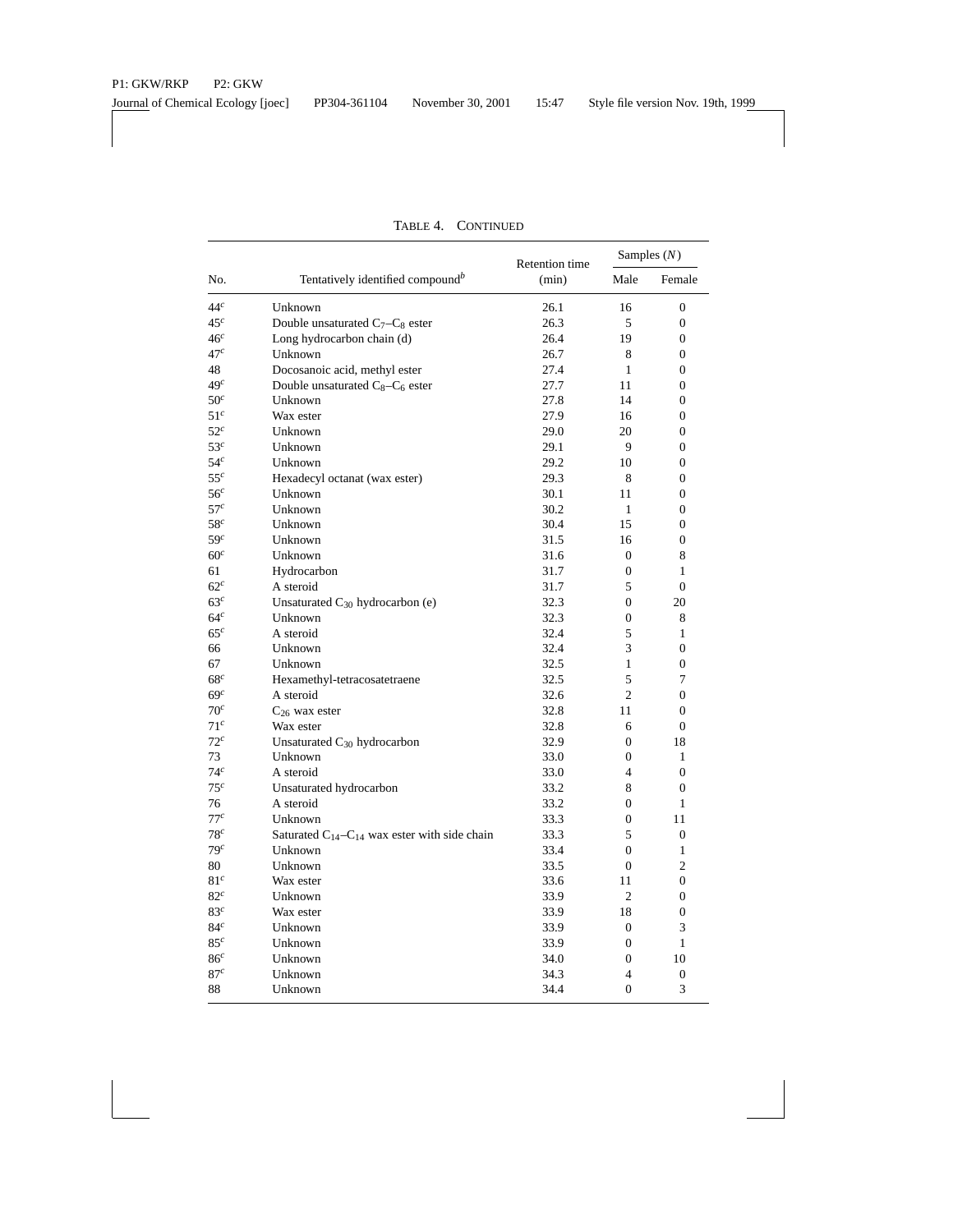|                  | Tentatively identified compound <sup>b</sup>                 | Retention time | Samples $(N)$    |                  |
|------------------|--------------------------------------------------------------|----------------|------------------|------------------|
| No.              |                                                              | (min)          | Male             | Female           |
| 89 <sup>c</sup>  | Unknown                                                      | 34.9           | 15               | $\boldsymbol{0}$ |
| 90 <sup>c</sup>  | A steroid                                                    | 34.9           | 3                | $\boldsymbol{0}$ |
| 91 <sup>c</sup>  | Unknown                                                      | 35.9           | 11               | $\overline{0}$   |
| 92 <sup>c</sup>  | Tetradecyl-tetradecanoate (wax ester)                        | 36.1           | 12               | $\overline{0}$   |
| 93 <sup>c</sup>  | Vitamine E                                                   | 36.6           | 3                | $\mathbf{0}$     |
| 94 <sup>c</sup>  | Unknown                                                      | 36.9           | 12               | 0                |
| 95 <sup>c</sup>  | $C_{29}$ wax ester (f)                                       | 37.2           | 20               | $\mathbf{0}$     |
| 96 <sup>c</sup>  | Unsaturated $C_{30}$ wax ester                               | 37.5           | $\mathbf{1}$     | $\overline{0}$   |
| 97c              | Cholestan-3-ol- $(3-\beta,5-\alpha)$                         | 37.8           | 5                | 11               |
| 98 <sup>c</sup>  | A steroid                                                    | 37.8           | 9                | 13               |
| 99c              | Unknown $(g)$                                                | 38.0           | 11               | 19               |
| $100^c$          | Saturated $C_{15}-C_{15}$ wax ester                          | 38.1           | 19               | $\mathbf{0}$     |
| 101 <sup>c</sup> | Unsaturated $C_{31}$ wax ester                               | 38.4           | $\overline{4}$   | $\overline{0}$   |
| 102 <sup>c</sup> | A steroid                                                    | 38.5           | 17               | 17               |
| 103              | Dihydrocholesterol                                           | 38.6           | 3                | $\mathbf{0}$     |
| 104 <sup>c</sup> | A steroid                                                    | 38.8           | 13               | 12               |
| 105              | A steroid (coprostan-3-ol)                                   | 39.0           | $\overline{0}$   | $\mathbf{1}$     |
| 106 <sup>c</sup> | Unsaturated wax ester (h)                                    | 39.2           | 17               | $\overline{0}$   |
| 107 <sup>c</sup> | Cholest-7-ene-3-ol $(3-\beta,5-\alpha)$                      | 39.2           | $\overline{0}$   | 13               |
| 108 <sup>c</sup> | Unknown                                                      | 39.3           | 3                | $\Omega$         |
| 109 <sup>c</sup> | A steroid                                                    | 39.3           | 5                | $\boldsymbol{0}$ |
| 110 <sup>c</sup> | A steroid (i)                                                | 39.5           | $\boldsymbol{0}$ | 6                |
| $111^c$          | A steroid                                                    | 39.8           | $\mathfrak{2}$   | $\boldsymbol{0}$ |
| $112^c$          | $4-\alpha$ -Methylcholest-8 (14)-ene-3- $\beta$ (j)          | 39.8           | 13               | 17               |
| 113 <sup>c</sup> | Wax ester                                                    | 39.9           | $\overline{4}$   | $\boldsymbol{0}$ |
| 114 <sup>c</sup> | Unknown (k)                                                  | 40.1           | 17               | $\mathbf{0}$     |
| 115              | A steroid                                                    | 40.1           | $\mathbf{0}$     | 3                |
| 116 <sup>c</sup> | 4-Methylcholest-7-ene-3-one                                  | 40.1           | $\mathbf{0}$     | 9                |
| 117 <sup>c</sup> | Unknown                                                      | 40.3           | 0                | 16               |
| 118 <sup>c</sup> | Saturated C <sub>31</sub> wax ester                          | 40.3           | 19               | 0                |
| 119 <sup>c</sup> | A steroid                                                    | 40.4           | $\mathbf{0}$     | 14               |
| 120 <sup>c</sup> | Cholest-4-ene-3-one                                          | 40.5           | 1                | $\theta$         |
| 121 <sup>c</sup> | A steroid                                                    | 40.9           | $\overline{0}$   | 13               |
| 122 <sup>c</sup> | Unknown                                                      | 41.0           | $\mathbf{0}$     | 5                |
| $123^c$          | Dihydrolanosterol                                            | 41.2           | $\overline{0}$   | 12               |
| 124 <sup>c</sup> | Heptadecanoic acid, pentadecyl ester                         | 41.2           | 20               | $\overline{0}$   |
| 125 <sup>c</sup> | A steroid                                                    | 41.4           | 0                | 9                |
| 126 <sup>c</sup> | A steroid                                                    | 41.4           | $\mathfrak{2}$   | $\mathbf{1}$     |
| 127c             | 4- $\beta$ -Methyl-24(R)-methylcholest-8 (14)-<br>ene-3-beta | 41.5           | $\mathbf{0}$     | 3                |
| 128c             | Lanosta-8,24-diene-3-ol $(3-\beta)$                          | 41.9           | $\mathbf{0}$     | 19               |
| 129 <sup>c</sup> | Double unsaturated C <sub>32</sub> wax ester                 | 42.0           | 20               | $\Omega$         |
| 130 <sup>c</sup> | A steroid (1)                                                | 42.0           | $\boldsymbol{0}$ | 18               |
| 131 <sup>c</sup> | Unsaturated $C_{32}$ wax ester (m)                           | 42.2           | 20               | $\boldsymbol{0}$ |
| 132 <sup>c</sup> | Hexadecanoic acid, hexadecyl ester                           | 42.3           | 19               | $\boldsymbol{0}$ |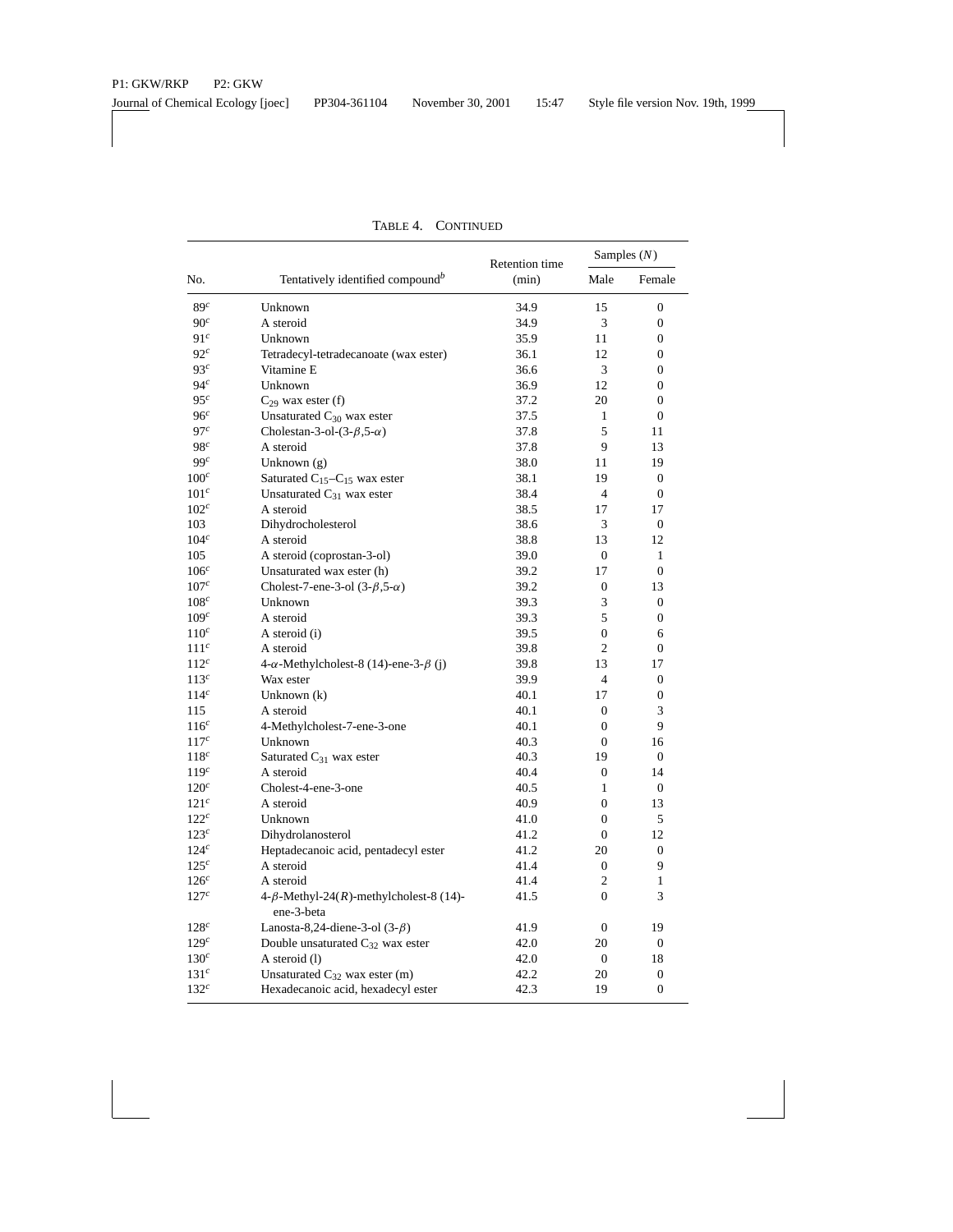|                  | Tentatively identified compound <sup>b</sup> | <b>Retention</b> time | Samples $(N)$  |                  |
|------------------|----------------------------------------------|-----------------------|----------------|------------------|
| No.              |                                              | (min)                 | Male           | Female           |
| 133              | 9-Octadecenoic acid, hexadecyl ester         | 42.8                  | $\overline{2}$ | $\boldsymbol{0}$ |
| 134 <sup>c</sup> | Unsaturated $C_{33}$ wax ester               | 43.0                  | 19             | $\mathbf{0}$     |
| 135              | Cholest-3-ene $(5-\alpha)$                   | 43.0                  | $\mathbf{0}$   | $\mathfrak{2}$   |
| 136 <sup>c</sup> | Saturated $C_{33}$ wax ester (n)             | 43.2                  | 18             | $\boldsymbol{0}$ |
| 137 <sup>c</sup> | Unknown                                      | 43.4                  | 3              | $\boldsymbol{0}$ |
| 138 <sup>c</sup> | A steroid                                    | 43.4                  | 3              | $\boldsymbol{0}$ |
| 139              | Octadecanoic acid, hexadecylester            | 43.5                  | $\overline{2}$ | $\mathbf{0}$     |
| 140 <sup>c</sup> | Unknown                                      | 44.1                  | 18             | $\boldsymbol{0}$ |
| 141 <sup>c</sup> | Unknown                                      | 44.4                  | $\overline{0}$ | 5                |
| 142 <sup>c</sup> | A steroid                                    | 44.5                  | $\mathbf{0}$   | 8                |
| 143 <sup>c</sup> | Unknown                                      | 44.6                  | 8              | $\boldsymbol{0}$ |
| 144 <sup>c</sup> | A steroid                                    | 44.7                  | 3              | 9                |
| 145              | Unknown                                      | 44.8                  | $\overline{4}$ | $\mathbf{0}$     |
| 146 <sup>c</sup> | Double unsaturated $C_{34}$ wax ester        | 44.9                  | 8              | $\mathbf{0}$     |
| 147 <sup>c</sup> | Unsaturated $C_{34}$ wax ester               | 45.0                  | 6              | $\boldsymbol{0}$ |
| 148c             | A steroid (o)                                | 45.0                  | 12             | 16               |
| 149 <sup>c</sup> | A steroid                                    | 45.5                  | 5              | $\overline{4}$   |
| 150 <sup>c</sup> | Unknown                                      | 45.5                  | 9              | 6                |
| 151 <sup>c</sup> | A steroid $(p)$                              | 45.8                  | 17             | 19               |
| 152 <sup>c</sup> | A steroid                                    | 45.8                  | $\mathbf{1}$   | $\mathbf{0}$     |
| 153 <sup>c</sup> | Unknown                                      | 46.1                  | 11             | $\boldsymbol{0}$ |
| 154 <sup>c</sup> | A steroid                                    | 46.6                  | 12             | $\overline{c}$   |
| 155 <sup>c</sup> | Unknown                                      | 47.1                  | 9              | $\boldsymbol{0}$ |
| 156              | A steroid                                    | 48.6                  | $\mathfrak{2}$ | $\boldsymbol{0}$ |
| 157              | Unknown                                      | 48.9                  | 5              | $\boldsymbol{0}$ |
| 158 <sup>c</sup> | Unknown                                      | 49.1                  | 14             | $\boldsymbol{0}$ |
| 159 <sup>c</sup> | Wax ester                                    | 49.4                  | 3              | $\boldsymbol{0}$ |
| $160^c$          | A steroid                                    | 49.8                  | 11             | $\boldsymbol{0}$ |
| 161 <sup>c</sup> | A steroid                                    | 50.1                  | 18             | $\boldsymbol{0}$ |
| 162              | A steroid                                    | 55.2                  | $\mathbf{0}$   | 1                |
| 163              | A steroid                                    | 57.3                  | $\mathbf{0}$   | 1                |

TABLE 4. CONTINUED

*<sup>a</sup>*Letters in parentheses match those in Figure 2.

*<sup>b</sup>*The identities have not been verified with known samples.

*<sup>c</sup>*Compounds were found both in the snow control experiment and in the dead animals used in the control experiment.

## DISCUSSION

Our results support the prediction that castoreum is most frequently deposited on scent marks (96 of 96) and appears, therefore, to be the main scent signal used in the defense of Eurasian beaver territories during January–March. AGS, however, was deposited only on 4 of 96 scent marks. This suggests that beavers do not specifically deposit AGS on scent mounds, but that the compounds we found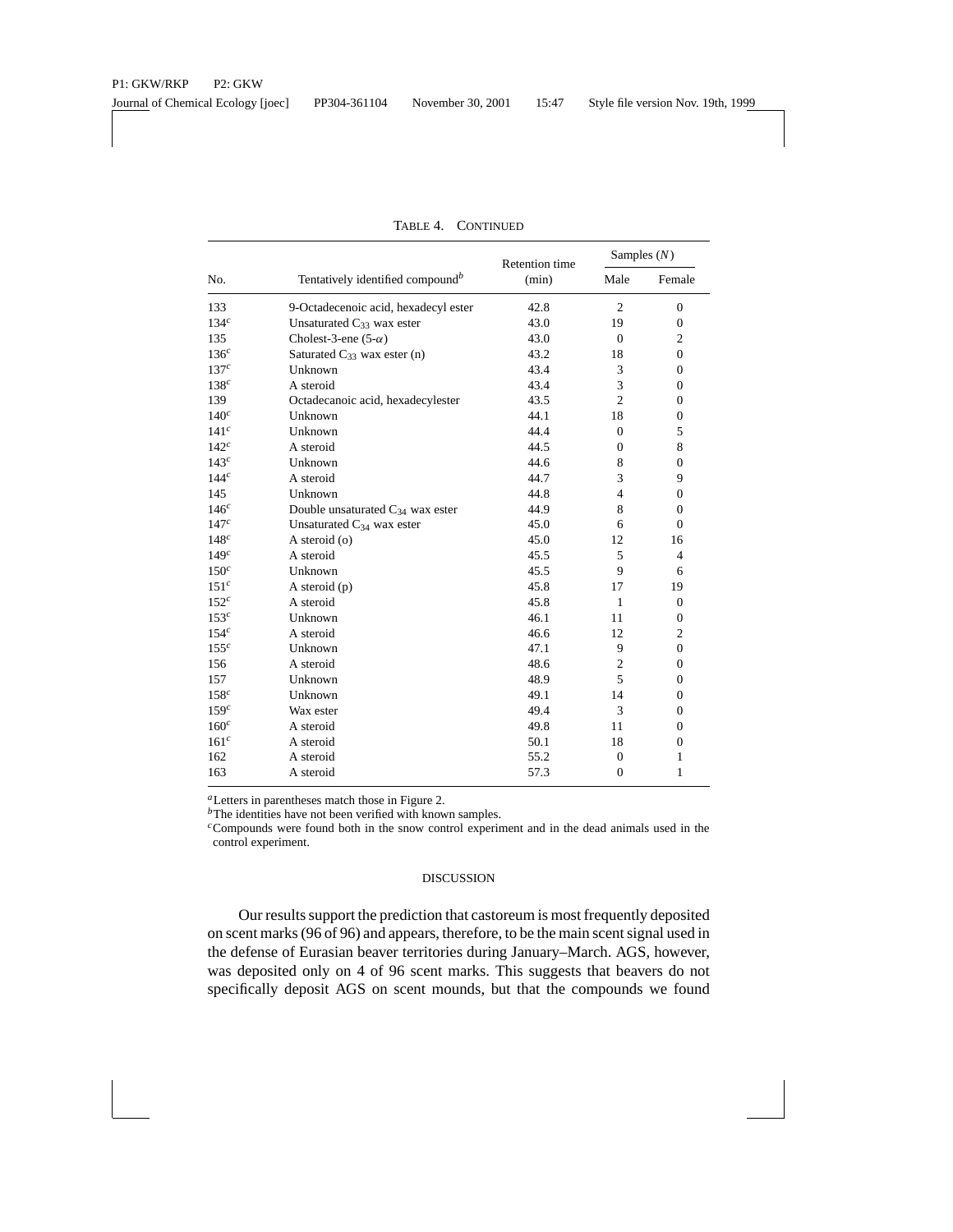possibly were remnants of AGS from the feet and/or fur after pelage lubrication (Walro and Svendsen, 1982). Beavers may also get AGS on their feet and fur following coprophagy (Wilsson, 1971). AGS may, therefore, have other functions.

Beaver scent marks with castoreum might be a volatile alerting signal for attracting attention (Müller-Schwarze, 1999). Alerting signals contain no information about an individual or even a species (Müller-Schwarze, 1999). Responses to single compounds support the hypothesis that castoreum is used for signaling territorial occupancy, which requires only one bit of information in the signal for making a decision by receivers, i.e., whether the territory is occupied or not (Müller-Schwarze and Houlihan, 1991; Schulte et al., 1994; Sun and Müller-Schwarze, 1999). It may be that the lighter, volatile compounds in the castoreum direct receivers toward the less volatile but potentially more informative chemical components still present at the scent mark. This is supported by the fact that 94% of the compounds had a molecular weight below 300.

Schulte (1998) found that North American beavers discriminated among castor-fluid scents from family, neighbor, and nonneighbor adult males. The Eurasian beaver can also discriminate among scents (castoreum and AGS) from neighbor and non-neighbor individuals (Rosell and Bjørkøyli, unpublished data). However, no significant difference was found in the number of castoreum compounds between dead males and females whose castoreum chromatograms were similar (see also Pedersen, 1999). Likewise, Sun and Müller-Schwarze (1999) failed to find any consistent difference between male and female castoreum profiles in North American beaver and concluded that castoreum is unlikely to be used for sex recognition. This conclusion is in accordance with the evidence that castoreum compounds are mainly dietary derivatives, which do not differ between the two sexes (Müller-Schwarze, 1992). By contrast, the composition of AGS in both the North American and Eurasian beaver exhibits chemical sexual dimorphism (Grønneberg, 1978–1979; Grønneberg and Lie, 1984; Sun and Müller-Schwarze, 1999; this study). Whether the Eurasian beaver uses the sex difference in AGS to distinguish between individuals of different sex, needs further study.

AGS also contains information about individuality, kinship, and family membership (Sun and Müller-Schwarze, 1999). Sun and Müller-Schwarze (1997) have shown that North American beavers use AGS to discriminate between unfamiliar sibling and unfamiliar nonrelatives and that this discrimination was not shown when castoreum samples were tested. Sun and Müller-Schwarze (1998b) showed that beavers' response to AGS from unfamiliar adult males remained at about the same level, but their response to castoreum showed a descending trend. The descending trend in response to the same signal without matching the signaler demonstrates a declining importance of the signal over time, i.e., the scent-matching hypothesis (Gosling, 1982) was supported. The scent-matching hypothesis predicts, among other things, that the territory owner should make itself available for scent matching by the intruder (Gosling, 1982). Sun and Müller-Schwarze (1998a)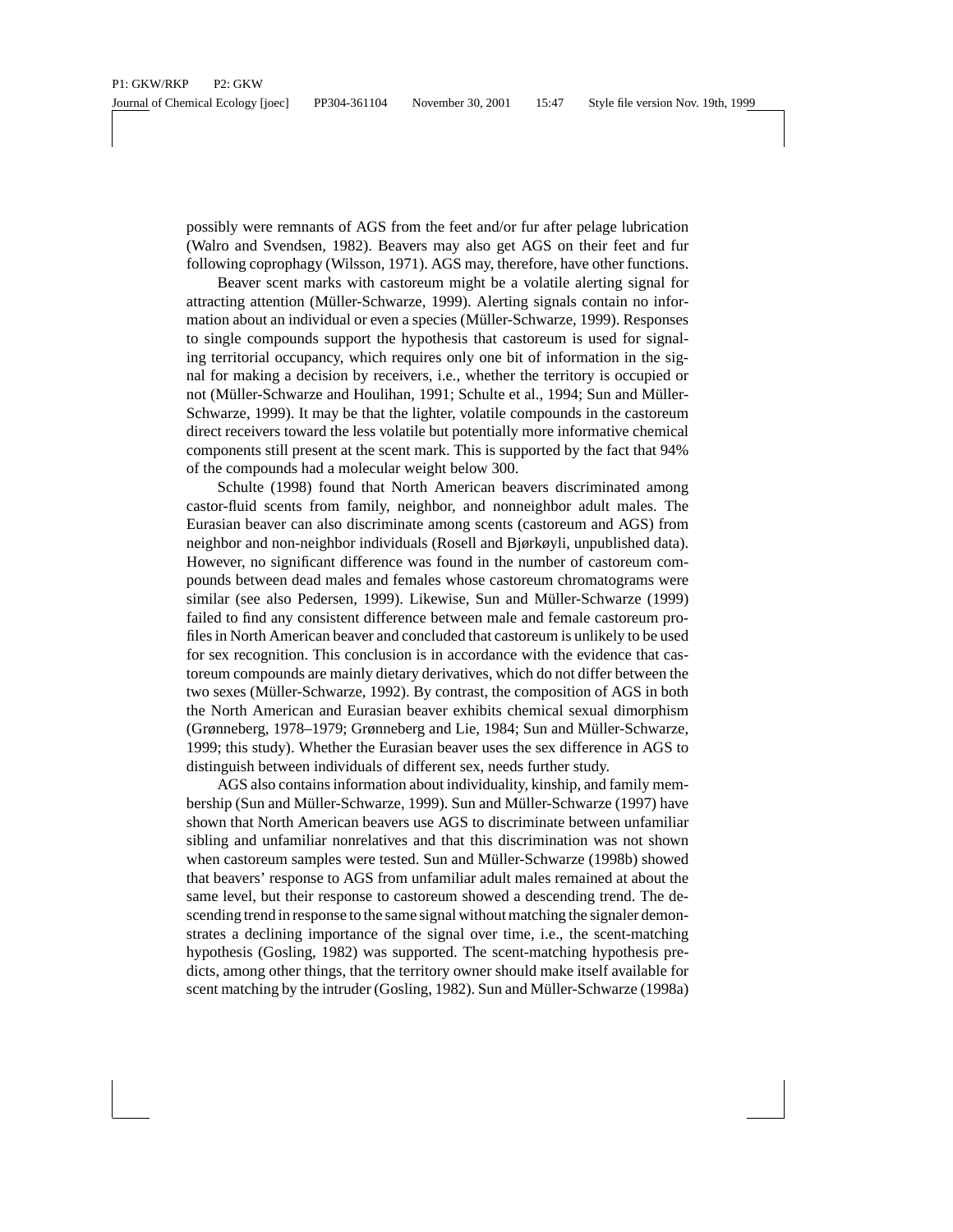recently documented that related individuals shared more features in the chemical AGS profile than did unrelated individuals, and Sun and Müller-Schwarze (1998c) also demonstrated that it is possible to use some AGS compounds to classify different families.

AGS may act as a chemical messenger in the water territory (Grønneberg and Lie, 1984) sensed through close range or contact with the animal. The latter is supported by the fact that only 12.5% and 32.5% of the compounds detected in AGS of females and males, respectively, had a molecular weight below 300. It could be advantageous for a swimming mammal such as the beaver to present chemical signals in the form of lipid substances that would concentrate at the air– water interface (Albone, 1984). By lubricating the fur with AGS, which would be released into the water, beaver could also act as a "living scent mark." As AGS is insoluble in water (Svendsen, 1978), beavers downstream would receive a concentrated flow of chemical scent information in the surface film from upstream territories (Rosell et al., 1998). The recently discovered vomeronasal organ in Eurasian beavers may play a significant role here (Rosell and Pedersen, 1999). Furthermore, anal glands, which are located in the anus (Svendsen, 1978), may add AGS to the feces when beavers defecate in the water. For instance, the large complex of sebaceous and apocrine glands located in and around the anus of many species of antelope may add individual-specific secretion to feces (Barrette, 1977; Mainoya, 1980; Gosling, 1982).

However, Rosell and Bergan (1998) observed on July 21 two adult Eurasian beavers depositing AGS at the border of their territory by everting the "cloaca," protruding the anal gland openings and rubbing them against the surface as the animal walked over the scent mound. Therefore, further analyses need to clarify if beavers use the AGS on scent marks of other times of the year.

*Acknowledgements*—We thank Ole-Kristian Kristensen for help with the preparation and collection of the samples, Bjørn Steen for help with the chemical analyses, Per Christian Hagen for statistical advice, and Dr. Göran Hartman, Per Martin Holm, Prof. Dietland Müller-Schwarze, Dr. Howard Parker, Dr. Bruce A. Schulte, and Dr. Lixing Sun for comments on an earlier draft. The study was supported financially by Telemark University College, Bø, Norway.

#### REFERENCES

ALBONE, E. S. 1984. Mammalian Semiochemistry. John Wiley, New York.

- BALDWIN, B. A., and MEESE, G. B. 1977. The ability of sheep to distinguish conspecifics by means of olfaction. *Physiol. Behav*. 19:803–808.
- BARETTE, C. 1977. Scent-marking in captive muntjacs, *Muntiacus reevesi. Anim. Behav.* 25:536–541.
- BRADBURY, J. W., and VEHRENCAMP, S. L. 1998. Principles of Animal Communication. Sinauer Associates, Sunderland, Massachusetts.
- BUECH, R. R. 1995. Sex differences in behavior of beavers living in near-boreal lake habitat. *Can. J. Zool*. 73:2133–2143.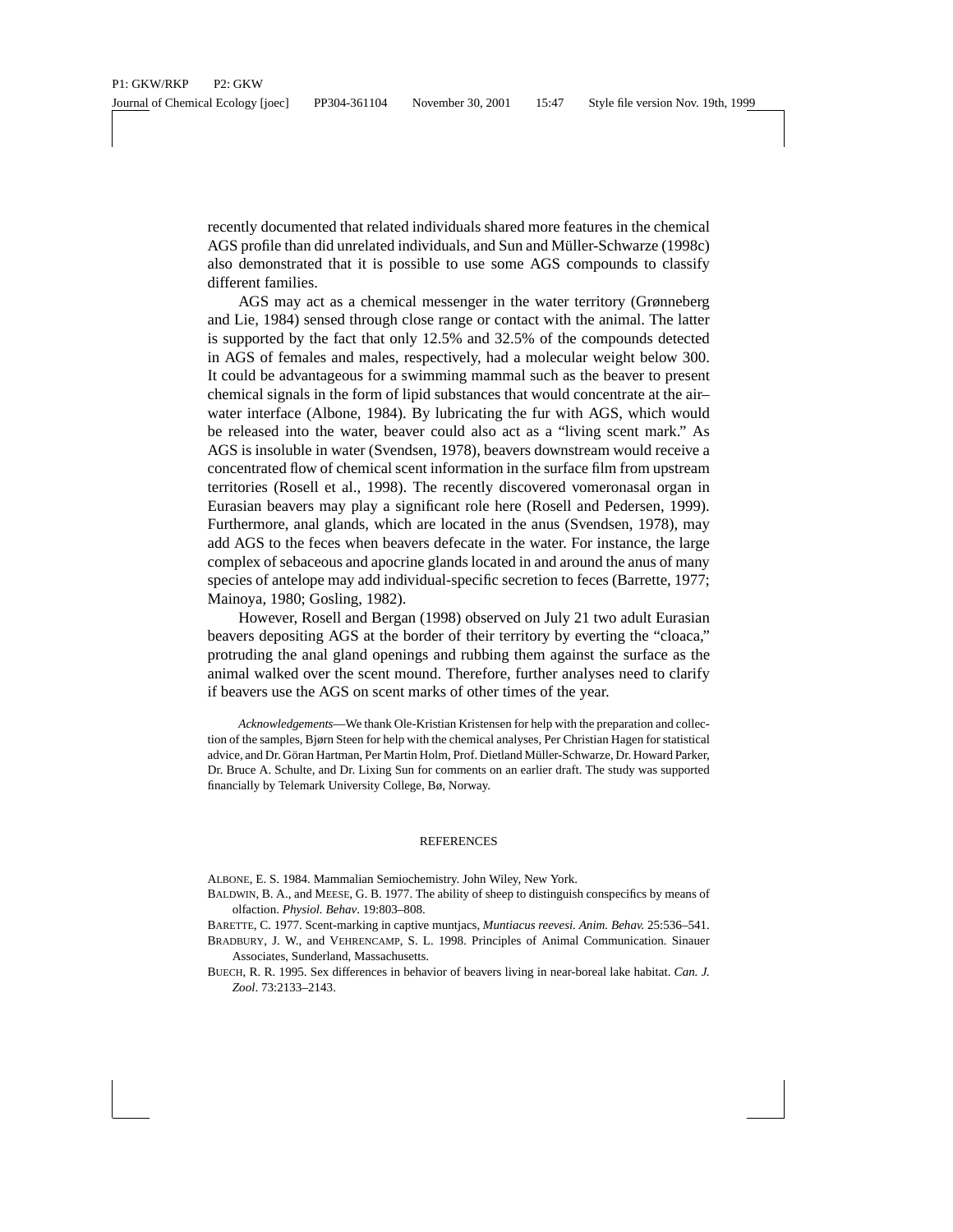EPPLE, G., GOLOB, N. F., and SMITH, A. B. III. 1979. Odor communication in the tamarin *Saguinus fuscicollis* (Callitrichidae): Behavioral and chemical studies, pp. 117–130, *in* F. J. Ritter (ed.). Chemical Ecology: Odour Communication in Animals. Elsevier, Amsterdam, The Netherlands.

GORMAN, M. L. 1984. Scent marking and territoriality. *Acta Zool. Fenn.* 171:49–53.

- GORMAN, M. L. and TROWBRIDGE, B. J. 1989. The role of odor in the social lives of carnivores, pp. 57–88, *in* J. L. Gittleman (ed.). Carnivores Behavior, Ecology, and Evolution. Cornell University Press, Ithaca, New York.
- GORMAN, M. L., JENKINS, D., and HARPER, R. J. 1978. The anal scent sacs of the otter*(Lutra lutra). J. Zool. London* 186:463–474.
- GOSLING, L. M. 1982. A reassessment of the function of scent marking in territories. *Z. Tierpsychol*. 60:89–118.
- GRøNNEBERG, T. Ø. 1978–1979. Analysis of a wax ester fraction from anal gland secretion of beaver (*Castor fiber*) by chemical ionization mass spectrometry. *Chemi. Scr.* 13:56–58.
- GRøNNEBERG, T. Ø. and LIE, T. 1984. Lipids of the anal gland secretion of beaver (*Castor fiber*). *Chem. Scr.* 24:100–103.
- HODGDON, H. E. 1978. Social dynamics and behavior within an unexploited beaver (*Castor canadensis*) population. PhD dissertation. University of Massachusetts, Amherst, Massachusetts.
- JOHNSTON, R. E. 1985. Communication, pp. 121–154, *in* H. I. Siegel (ed.). The Hamster: Reproduction and Behavior. Plenum Press, New York.
- JOHNSTON, R. E., DERZIE, A., CHIANG, G., JERNIGAN, P., and LEE, H. 1993. Individual scent signatures in golden hamsters: Evidence for specialization of function. *Anim. Behav*. 45:1061–1070.
- MAINOYA, J. R. 1980. Observations on the histology of the inguinal glands of the Thomson's gazelle, *Gazella thomsoni. Afri. J. Ecol*. 18:277–280.
- MARTIN, I. G. and BEAUCHAMP, G. K. 1982. Olfactory recognition of individuals by male cavies (*Cavia aperea*). *J. Chem. Ecol*. 8:1241–1249.
- MÜLLER-SCHWARZE, D. 1983. Scent glands in mammals and their functions, pp. 150–197, *in* J. F. Eisenberg and D. G. Kleiman (eds.). Recent Advances in the Study of Mammalian Behavior. American Society of Mammalogists, Shippensburg.
- MÜLLER-SCHWARZE, D. 1992. Castoreum of beaver (*Castor canadensis*): Function, chemistry and biological activity of its components, pp. 457–464, *in* R. L. Doty and D. Müller-Schwarze (eds.). Chemical Signals in Vertebrates 6. Plenum Press, New York.
- MÜLLER-SCHWARZE, D. 1999. Chemical signals in the beaver. Signal specialization and evolution in mammals, pp. 1–14, *in* R. E. Johnston, D. Müller-Schwarze, and P. W. Sorensen (eds.). Advances in Chemical Signals in Vertebrates. Kluwer Academic/Plenum Publishers, New York.
- MÜLLER-SCHWARZE, D. and HOULIHAN, P. W. 1991. Pheromonal activity of single castoreum constituents in beaver (*Castor canadensis*). *J. Chem. Ecol*. 17:715–734.
- MÜLLER-SCHWARZE, D., MOREHOUSE, L., CORRADI, R., ZAHO, C., and SILVERSTEIN, R. M. 1986. Odor images: responses of beaver to castoreum fractions, pp. 561–570, *in* D. Duvall, D. Müller-Schwarze, and R. M. Silverstein (eds.). Chemical signals in Vertebrates IV. Plenum Press, New York.
- NOLET, B. A. and ROSELL, F. 1994. Territoriality and time budgets in beavers during sequential settlement. *Can. J. Zool*. 72:1227–1237.
- OLSTAD, O. 1937. Beverens (*Castor fiber*) utbredelse i Norge. Statens viltundersøkelser. *Nytt mag. Naturvitenskapene* 77:217–273.
- OSBORN, D. J. 1955. Techniques of sexing beaver, *Castor canadensis. J. Mammal.* 36:141–142.
- PARKER, H. and ROSELL, F. 2001. Parturition dates for Eurasian beaver *Castor fiber*: When should spring hunting cease? *Wildl. Biol.* 7:237–241.
- PEDERSEN, B. 1999. Kjemisk analyse av flyktige stoffer i castoreum fra europeisk og amerikansk bever. MSc thesis. Norges Teknisk-Naturvitenskapelige Universitet, Trondheim.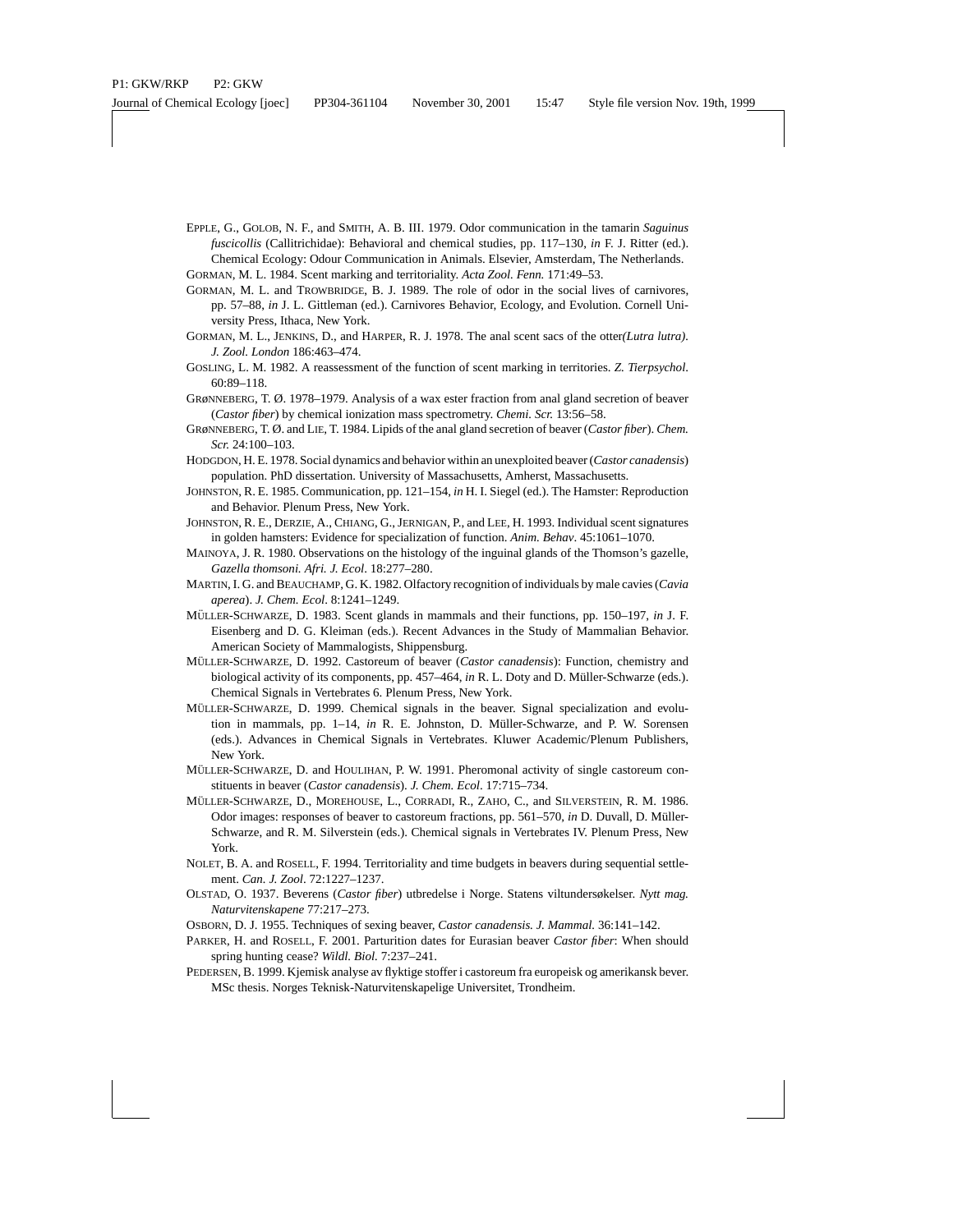- QUAY, W. B. and MÜLLER-SCHWARZE, D. 1971. Relations of age and sex to integumentary glandular regions in black-tailed deer, *Odocoileus hemionus columbianus. J. Mammal.* 51:675–694.
- RALLS, K. 1971. Mammalian scent marking. *Science* 171:443–449.
- ROEDER, J. J. 1980. Marking behaviour and olfactory recognition in genets (*Genetta genetta* L., Carnivora-Viveridae). *Behaviour* 72:200–210.
- ROSELL F. and BERGAN F, 1998. Free-ranging Eurasian beavers,*Castor fiber*, deposit anal gland secretion when scent marking. *Can. Field-Nat*. 112:532–535.
- ROSELL, F. and BERGAN, F. 2000. Scent marking in Eurasian beaver *Castor fiber* during winter. *Acta Theriol*. 45:281–287.
- ROSELL, F. and NOLET, B. A. 1997. Factors affecting scent-marking behaviour in Eurasian beaver (*Castor fiber*). *J. Chem. Ecol*. 23:673–689.
- ROSELL, F. and PEDERSEN, K. V. 1999. Bever. Landbruksforlaget, Oslo.
- ROSELL, F. and SUN, L. 1999. Use of anal gland secretion to distinguish the two beaver species *Castor canadensis* and *C. fiber. Wildl. Biol*. 5:119–123.
- ROSELL, F., BERGAN, F., and PARKER, H. 1998. Scent-marking in the Eurasian beaver (*Castor fiber*) as a means of territory defense. *J. Chem. Ecol*. 24:207–219.
- ROSELL, F., JOHANSEN, G., and PARKER, H. 2000. Eurasian beavers (*Castor fiber*) behavioral response to simulated territorial intruders. *Can. J. Zool*. 78:1–5.
- SCHULTE, B. A. 1993. Chemical communication and ecology of the North American beaver (*Castor canadensis*). PhD dissertation. State University of New York, Syracuse, New York.
- SCHULTE, B. A. 1998. Scent marking and responses to male castor fluid by beavers. *J. Mammal*. 79:191–203.
- SCHULTE, B. A., MÜLLER-SCHWARZE, D., TANG, R., and WEBSTER, F. X. 1994. Beaver (Castor *canadensis*) responses to major phenolic and neutral compounds in castoreum. *J. Chem. Ecol*. 20:3063–3081.
- SCHULTE, B. A., MÜLLER-SCHWARZE, D., TANG, R., and WEBSTER, F. X. 1995. Bioactivity of beaver castoreum constituents using principal components analysis. *J. Chem. Ecol.* 21:941–957.
- SIEGEL, S. and CASTELLAN, N. J. 1988. Nonparametric Statistics for the Behavioral sciences. McGraw-Hill, New York.
- SOKAL, R. R. and ROHLF, F. J. 1995. Biometry: The Principles and Practice of Statistics in Biological Research. W. H. Freeman and Company, New York.
- SUN, L. 1996. Chemical kin recognition in the beaver (*Castor canadensis*): Behavior, relatedness and information coding. PhD dissertation. State University of New York, Syracuse.
- SUN, L. and MÜLLER-SCHWARZE, D. 1997. Sibling recognition in the beaver: A field test of phenotype matching. *Anim. Behav*. 54:493–502.
- SUN, L. and MÜLLER-SCHWARZE, D. 1998a. Anal gland secretion codes for relatedness in the beaver, *Castor canadensis*. *Ethology* 104:917–927.
- SUN, L. and MÜLLER-SCHWARZE, D. 1998b. Beaver response to recurrent alien scent: Scent fence or scent match? *Anim. Behav*. 55:1529–1536.
- SUN, L. and MÜLLER-SCHWARZE, D. 1998c. Anal gland secretion codes for family membership in the beaver. *Behav. Ecol. Sociobiol*. 44:199–208.
- SUN, L. and MÜLLER-SCHWARZE, D. 1999. Chemical signals in the beaver. One species, two secretions, many functions?, pp. 281–288, *in* Advances in Chemical Signals in Vertebrates. R. E. Johnston, D. Müller-Schwarze and P. W. Sorensen (eds.). Kluwer Academic/Plenum Publishers, New York.
- SVENDSEN, G. E. 1978. Castor and anal glands of the beaver (*Castor canadensis*). *J. Mammal*. 59:618– 620.
- SVENDSEN, G. E. 1980. Patterns of scent-mounding in a population of beaver (*Castor canadensis*). *J. Chem. Ecol*. 6:133–148.
- TANG, R., WEBSTER, F. X., and MÜLLER-SCHWARZE, D. 1993. Phenolic compounds from male castoreum of the North American beaver (*Castor canadensis*). *J. Chem. Ecol*. 19:1491–1500.